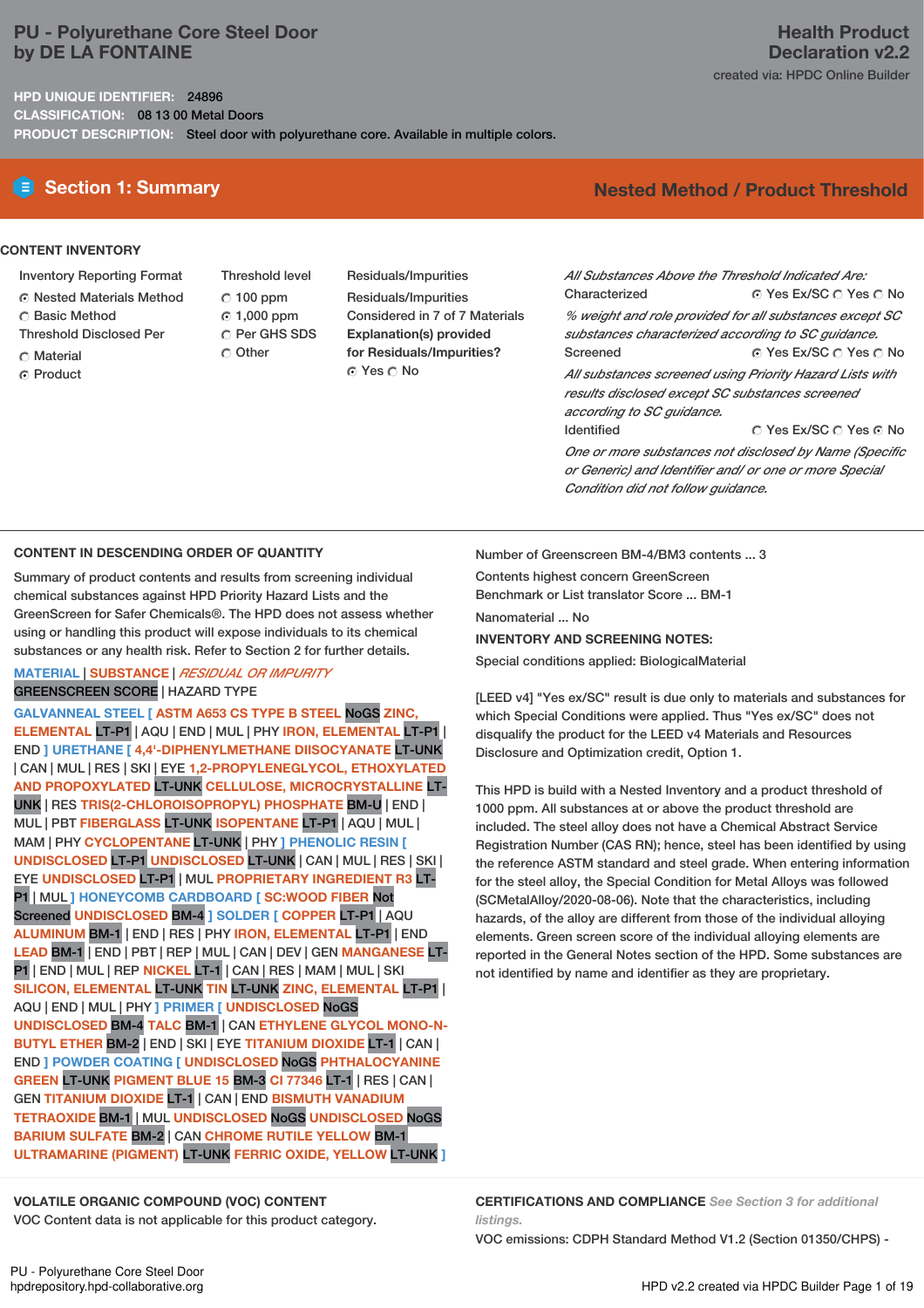Not tested

# **CONSISTENCY WITH OTHER PROGRAMS**

Pre-checked for LEED v4 Material Ingredients Option 1

Third Party Verified? Yes

⊙ No

PREPARER: Vertima VERIFIER: VERIFICATION #:

SCREENING DATE: 2021-05-25 PUBLISHED DATE: 2021-05-25 EXPIRY DATE: 2024-05-25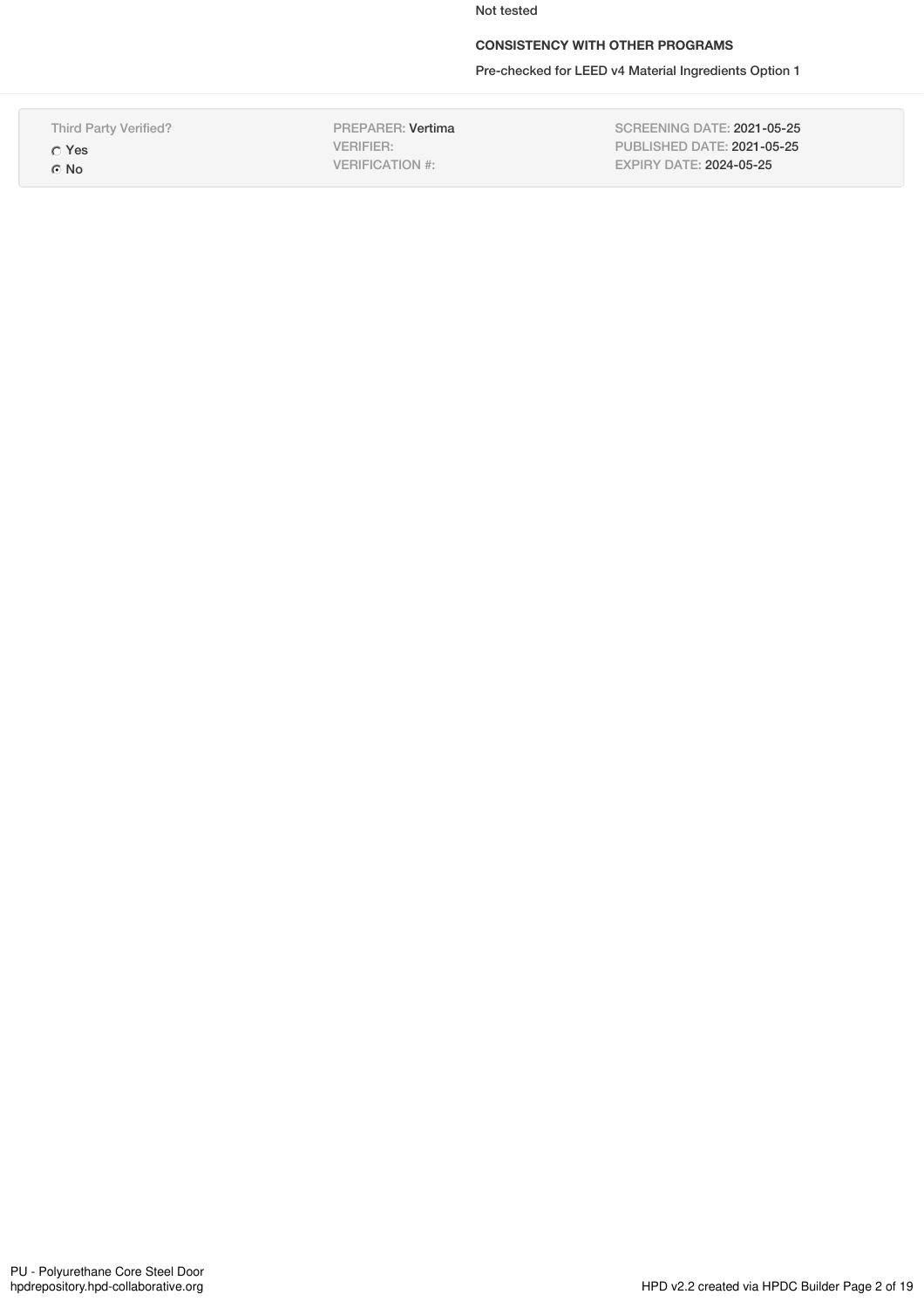This section lists contents in a product based on specific threshold(s) and reports detailed health information including hazards. This HPD uses the *inventory method indicated above, which is one of three possible methods:*

- *Basic Inventory method with Product-level threshold.*
- *Nested Material Inventory method with Product-level threshold*
- *Nested Material Inventory method with individual Material-level thresholds*

Definitions and requirements for the three inventory methods and requirements for each data field can be found in the HPD Open Standard version 2.2, *available on the HPDC website at: [www.hpd-collaborative.org/hpd-2-2-standard](https://www.hpd-collaborative.org/hpd-2-2-standard)*

| I GALVANNEAL STEEL                                                                                                                       | %: 88.2000 - 91.9000                     |                      |  |  |
|------------------------------------------------------------------------------------------------------------------------------------------|------------------------------------------|----------------------|--|--|
| <b>PRODUCT THRESHOLD: 1000 ppm</b>                                                                                                       | RESIDUALS AND IMPURITIES CONSIDERED: Yes | MATERIAL TYPE: Metal |  |  |
| RESIDUALS AND IMPURITIES NOTES: The steel is passivated. The role of passivation is to provide protection during handling, transport and |                                          |                      |  |  |

storage. This coating generally lasts about six weeks before it is consumed; thus, any remaining trace of passivation is considered below the

declaration threshold.

OTHER MATERIAL NOTES: The steel door is available as is or painted; hence, the range of weight percentage.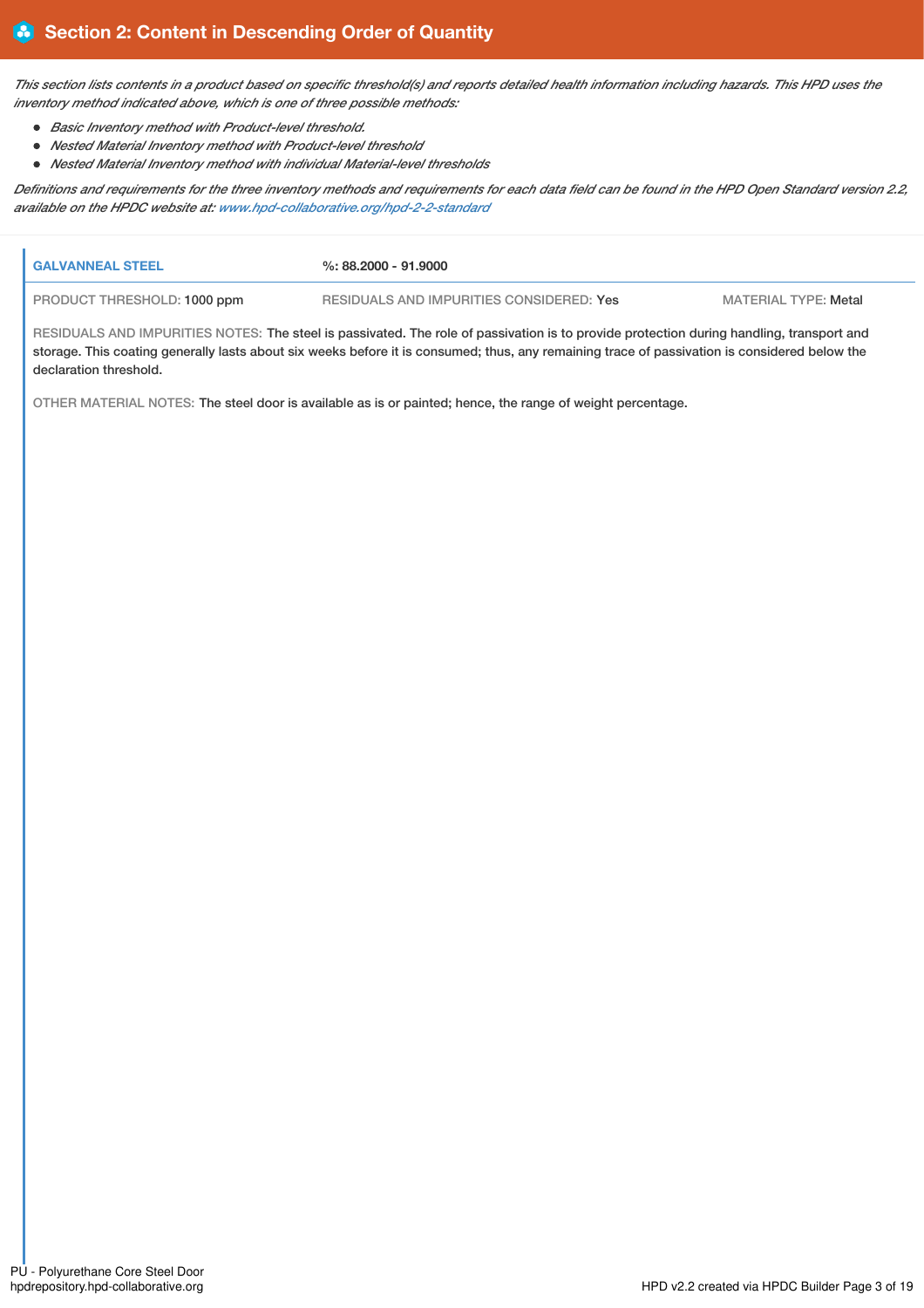| <b>ASTM A653 CS TYPE B STEEL</b> |                                                                |                                            |  | ID: 12597-69-2                                        |  |
|----------------------------------|----------------------------------------------------------------|--------------------------------------------|--|-------------------------------------------------------|--|
|                                  | HAZARD SCREENING METHOD: Pharos Chemical and Materials Library | HAZARD SCREENING DATE: 2021-05-25 21:09:05 |  |                                                       |  |
| %: 90.0000 - 100.0000            | GS: NoGS                                                       |                                            |  | RC: Both NANO: No SUBSTANCE ROLE: Structure component |  |
| <b>HAZARD TYPE</b>               | <b>AGENCY AND LIST TITLES</b>                                  | <b>WARNINGS</b>                            |  |                                                       |  |
| None found                       |                                                                |                                            |  | No warnings found on HPD Priority Hazard Lists        |  |

SUBSTANCE NOTES: The galvanneal coating can make up to 10wt.% of the steel; hence, the range of weight percentage for the steel. In compliance with HPDC Special Conditions Policy for Metal Alloys, the listed alloy is considered the ingredient in this product, and is reported without information regarding its alloying elements. Metal alloys have different intrinsic characteristics, including health and environmental hazards, than their alloying elements. Alloying element content inventory and their GreenScreen scores are available in Section 5 (General Notes) of this HPD.

#### **ZINC, ELEMENTAL** ID: **7440-66-6**

|                      | HAZARD SCREENING METHOD: Pharos Chemical and Materials Library |                |                                      | HAZARD SCREENING DATE: 2021-03-03 20:23:47                  |
|----------------------|----------------------------------------------------------------|----------------|--------------------------------------|-------------------------------------------------------------|
| %: $0.0000 - 9.1000$ | <b>GS: LT-P1</b>                                               | <b>RC: UNK</b> | NANO: No                             | <b>SUBSTANCE ROLE: Alloy element</b>                        |
| <b>HAZARD TYPE</b>   | <b>AGENCY AND LIST TITLES</b>                                  |                | <b>WARNINGS</b>                      |                                                             |
| AQU                  | EU - GHS (H-Statements)                                        |                | H400 - Very toxic to aquatic life    |                                                             |
| AQU                  | EU - GHS (H-Statements)                                        |                |                                      | H410 - Very toxic to aquatic life with long lasting effects |
| <b>END</b>           | <b>TEDX - Potential Endocrine Disruptors</b>                   |                | <b>Potential Endocrine Disruptor</b> |                                                             |
| <b>MUL</b>           | German FEA - Substances Hazardous to<br>Waters                 |                | Class 2 - Hazard to Waters           |                                                             |
| <b>PHY</b>           | EU - GHS (H-Statements)                                        |                |                                      | H250 - Catches fire spontaneously if exposed to air         |
| <b>PHY</b>           | EU - GHS (H-Statements)                                        |                | which may ignite spontaneously       | H260 - In contact with water releases flammable gases       |

SUBSTANCE NOTES: The galvanneal coating is made of zinc and iron and can make up 10 wt.% of the total steel; hence, the range of weight percentage.

| <b>IRON, ELEMENTAL</b>      |                                                                                                                                         |                |                                      |                                            | ID: 7439-89-6 |
|-----------------------------|-----------------------------------------------------------------------------------------------------------------------------------------|----------------|--------------------------------------|--------------------------------------------|---------------|
|                             | HAZARD SCREENING METHOD: Pharos Chemical and Materials Library                                                                          |                |                                      | HAZARD SCREENING DATE: 2021-05-25 21:09:19 |               |
| %: $0.0000 - 1.1000$        | GS: LT-P1                                                                                                                               | <b>RC: UNK</b> | NANO: No                             | <b>SUBSTANCE ROLE: Alloy element</b>       |               |
| <b>HAZARD TYPE</b>          | <b>AGENCY AND LIST TITLES</b>                                                                                                           |                | <b>WARNINGS</b>                      |                                            |               |
| <b>END</b>                  | <b>TEDX - Potential Endocrine Disruptors</b>                                                                                            |                | <b>Potential Endocrine Disruptor</b> |                                            |               |
| percentage.                 | SUBSTANCE NOTES: The galvanneal coating is made of zinc and iron and can make up 10 wt.% of the total steel; hence, the range of weight |                |                                      |                                            |               |
| <b>URETHANE</b>             | $\%: 6.4000 - 6.8000$                                                                                                                   |                |                                      |                                            |               |
| PRODUCT THRESHOLD: 1000 ppm | RESIDUALS AND IMPURITIES CONSIDERED: Yes                                                                                                |                |                                      | <b>MATERIAL TYPE: Polymeric Material</b>   |               |
|                             | RESIDUALS AND IMPURITIES NOTES: This material contains no residuals or impurities at or above the declaration threshold.                |                |                                      |                                            |               |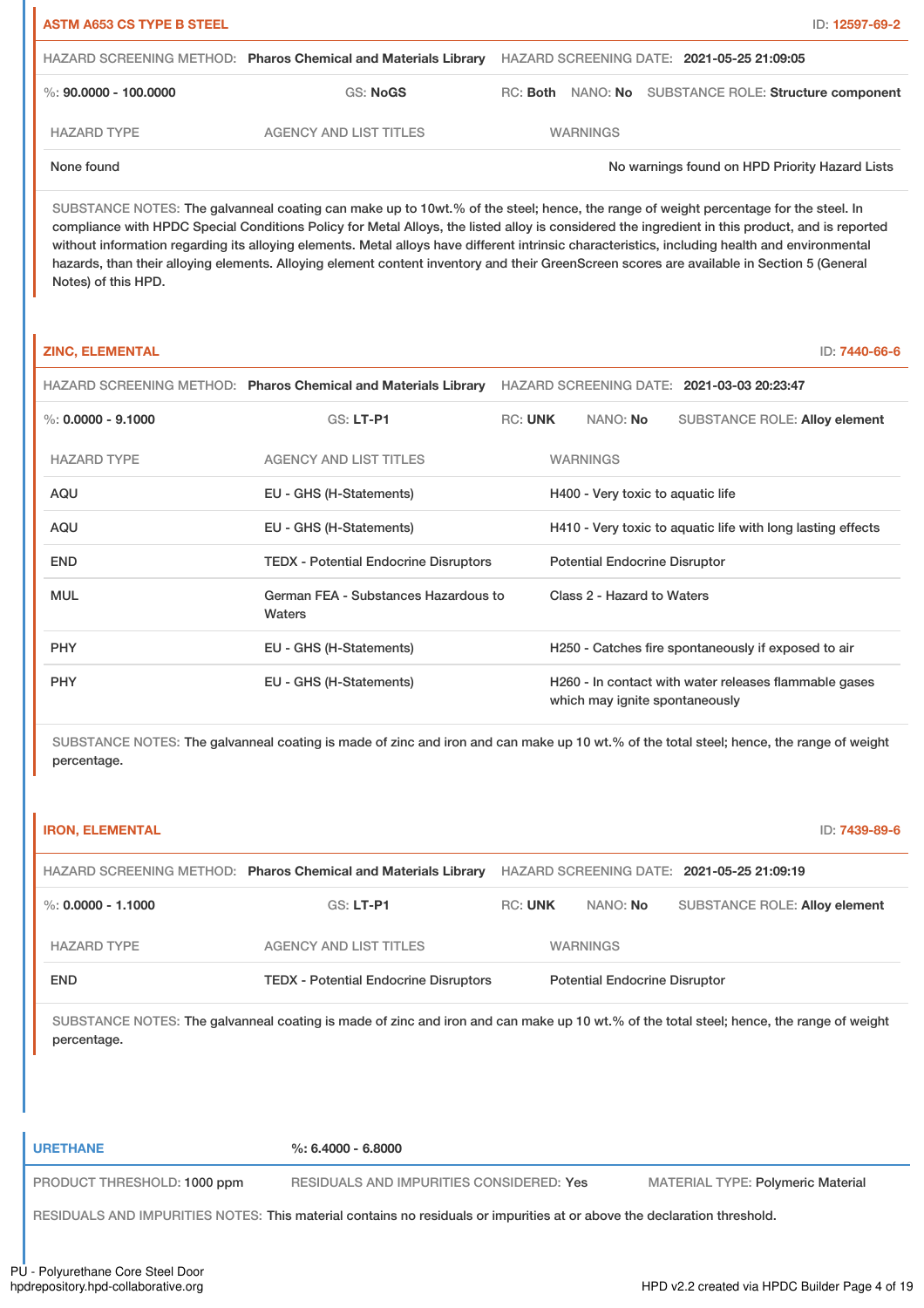OTHER MATERIAL NOTES: The steel door is available as is or painted; hence, the range of weight percentage.

# **4,4'-DIPHENYLMETHANE DIISOCYANATE** ID: **101-68-8**

HAZARD SCREENING METHOD: **Pharos Chemical and Materials Library** HAZARD SCREENING DATE: **2021-05-25 21:09:07**

| %: $40.0000 - 45.0000$ | <b>GS: LT-UNK</b>                  | <b>RC: UNK</b>                                  |                                    | NANO: No                             | <b>SUBSTANCE ROLE: Monomer</b>                       |  |
|------------------------|------------------------------------|-------------------------------------------------|------------------------------------|--------------------------------------|------------------------------------------------------|--|
| <b>HAZARD TYPE</b>     | <b>AGENCY AND LIST TITLES</b>      |                                                 | <b>WARNINGS</b>                    |                                      |                                                      |  |
| CAN                    | EU - GHS (H-Statements)            |                                                 | H351 - Suspected of causing cancer |                                      |                                                      |  |
| <b>MUL</b>             | US EPA - PPT Chemical Action Plans | EPA Chemical of Concern - Action Plan published |                                    |                                      |                                                      |  |
| <b>RES</b>             | AOEC - Asthmagens                  | Asthmagen (G) - generally accepted              |                                    |                                      |                                                      |  |
| CAN                    | <b>MAK</b>                         |                                                 |                                    | low risk under MAK/BAT levels        | Carcinogen Group 4 - Non-genotoxic carcinogen with   |  |
| <b>SKI</b>             | EU - GHS (H-Statements)            |                                                 |                                    | H315 - Causes skin irritation        |                                                      |  |
| <b>EYE</b>             | EU - GHS (H-Statements)            |                                                 |                                    | H319 - Causes serious eye irritation |                                                      |  |
| <b>RES</b>             | <b>MAK</b>                         |                                                 |                                    | sensitization                        | Sensitizing Substance Sah - Danger of airway & skin  |  |
| <b>RES</b>             | EU - GHS (H-Statements)            |                                                 |                                    | breathing difficulties if inhaled    | H334 - May cause allergy or asthma symptoms or       |  |
| <b>SKI</b>             | EU - GHS (H-Statements)            |                                                 |                                    |                                      | H317 - May cause an allergic skin reaction           |  |
| <b>RES</b>             | US EPA - PPT Chemical Action Plans |                                                 |                                    |                                      | Inhalation sensitizer causing asthma and lung damage |  |

SUBSTANCE NOTES: Weight percentage interval is used to cover production variation and add a level of confidentiality.

| 1,2-PROPYLENEGLYCOL, ETHOXYLATED AND PROPOXYLATED<br>ID: 53637-25-5                                                   |                                                                |                                            |                 |                                                |               |
|-----------------------------------------------------------------------------------------------------------------------|----------------------------------------------------------------|--------------------------------------------|-----------------|------------------------------------------------|---------------|
|                                                                                                                       | HAZARD SCREENING METHOD: Pharos Chemical and Materials Library | HAZARD SCREENING DATE: 2021-05-25 21:09:08 |                 |                                                |               |
| %: $20.0000 - 25.0000$                                                                                                | <b>GS: LT-UNK</b>                                              | <b>RC: UNK</b>                             | NANO: No        | <b>SUBSTANCE ROLE: Intermediate</b>            |               |
| <b>HAZARD TYPE</b>                                                                                                    | <b>AGENCY AND LIST TITLES</b>                                  |                                            | <b>WARNINGS</b> |                                                |               |
| None found                                                                                                            |                                                                |                                            |                 | No warnings found on HPD Priority Hazard Lists |               |
| SUBSTANCE NOTES: Weight percentage interval is used to cover production variation and add a level of confidentiality. |                                                                |                                            |                 |                                                |               |
|                                                                                                                       |                                                                |                                            |                 |                                                |               |
| <b>CELLULOSE, MICROCRYSTALLINE</b>                                                                                    |                                                                |                                            |                 |                                                | ID: 9004-34-6 |
|                                                                                                                       | HAZARD SCREENING METHOD: Pharos Chemical and Materials Library |                                            |                 | HAZARD SCREENING DATE: 2021-05-25 21:09:09     |               |
| %: 16,0000 - 19,0000                                                                                                  | <b>GS: LT-UNK</b>                                              | <b>RC: UNK</b>                             | NANO: No        | <b>SUBSTANCE ROLE: Biological material</b>     |               |
| <b>HAZARD TYPE</b>                                                                                                    | <b>AGENCY AND LIST TITLES</b>                                  |                                            | <b>WARNINGS</b> |                                                |               |
| <b>RES</b>                                                                                                            | <b>AOEC - Asthmagens</b>                                       |                                            |                 | Asthmagen (Rs) - sensitizer-induced            |               |
| SUBSTANCE NOTES: Weight percentage interval is used to cover production variation and add a level of confidentiality. |                                                                |                                            |                 |                                                |               |
|                                                                                                                       |                                                                |                                            |                 |                                                |               |
| <b>TRIS(2-CHLOROISOPROPYL) PHOSPHATE</b><br>ID: 13674-84-5                                                            |                                                                |                                            |                 |                                                |               |
|                                                                                                                       | HAZARD SCREENING METHOD: Pharos Chemical and Materials Library |                                            |                 | HAZARD SCREENING DATE: 2021-05-25 21:09:11     |               |

PU - Polyurethane Core Steel Door<br>hpdrepository.hpd-collaborative.org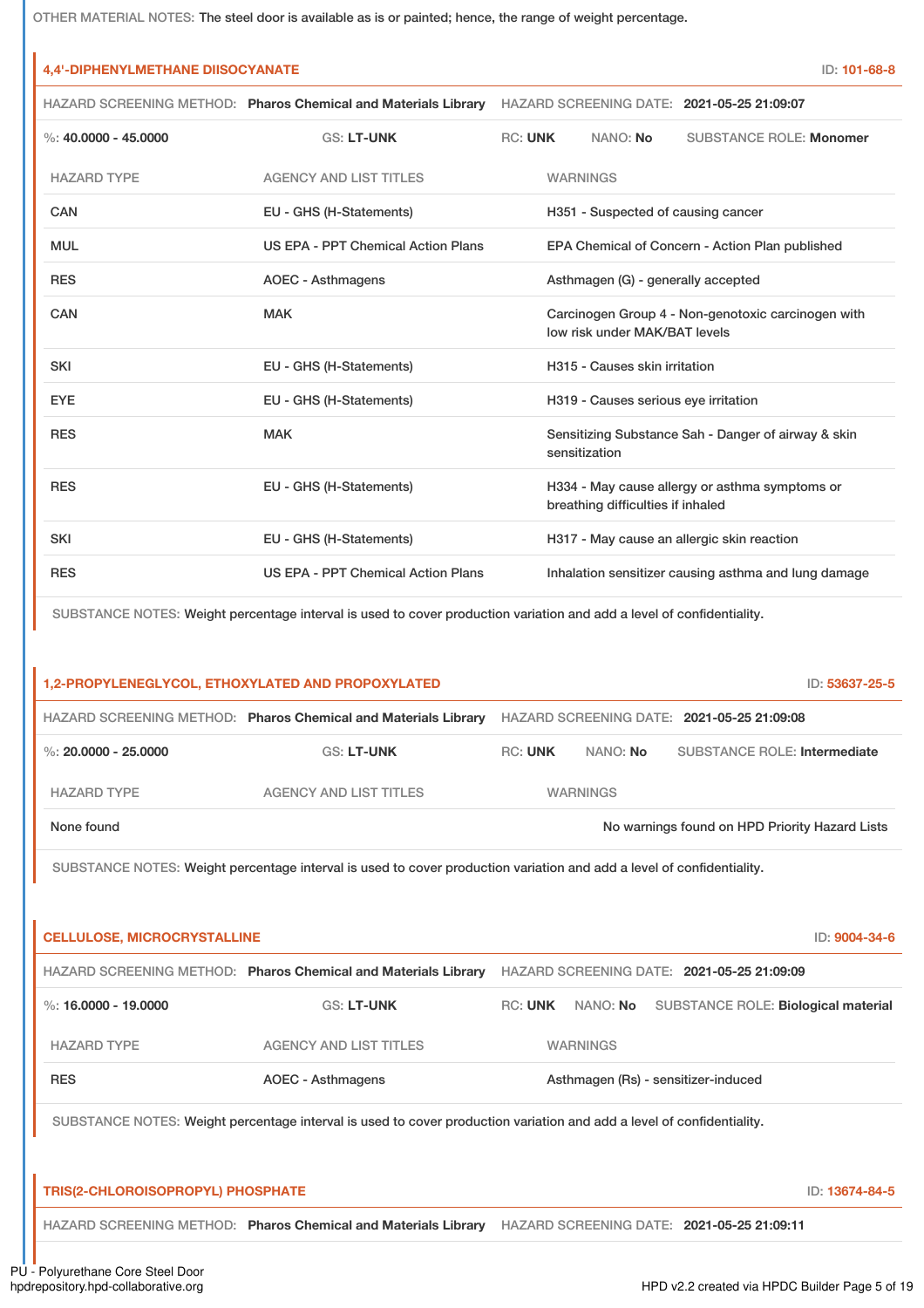| $\%$ : 2.0000 - 5.0000                                                                                                | GS: BM-U                                             | <b>RC: UNK</b><br>NANO: No<br><b>SUBSTANCE ROLE: Flame retardant</b>                                                  |  |  |  |
|-----------------------------------------------------------------------------------------------------------------------|------------------------------------------------------|-----------------------------------------------------------------------------------------------------------------------|--|--|--|
| <b>HAZARD TYPE</b>                                                                                                    | <b>AGENCY AND LIST TITLES</b>                        | <b>WARNINGS</b>                                                                                                       |  |  |  |
| <b>END</b>                                                                                                            | <b>TEDX - Potential Endocrine Disruptors</b>         | <b>Potential Endocrine Disruptor</b>                                                                                  |  |  |  |
| <b>MUL</b>                                                                                                            | <b>US EPA - PPT Chemical Action Plans</b>            | TSCA Work Plan chemical - ongoing chemical (risk)<br>assessment                                                       |  |  |  |
| <b>PBT</b>                                                                                                            | EHP - San Antonio Statement on BFRs &<br><b>CFRs</b> | Flame retardant substance class of concern for PB&T &<br>long range transport                                         |  |  |  |
| SUBSTANCE NOTES: Weight percentage interval is used to cover production variation and add a level of confidentiality. |                                                      |                                                                                                                       |  |  |  |
| <b>FIBERGLASS</b>                                                                                                     |                                                      | ID: 65997-17-3                                                                                                        |  |  |  |
|                                                                                                                       |                                                      | HAZARD SCREENING METHOD: Pharos Chemical and Materials Library HAZARD SCREENING DATE: 2021-05-25 21:09:20             |  |  |  |
| $\%$ : 0.0000 - 2.0000                                                                                                | <b>GS: LT-UNK</b>                                    | RC: UNK NANO: No SUBSTANCE ROLE: Abrasion resistance                                                                  |  |  |  |
| <b>HAZARD TYPE</b>                                                                                                    | <b>AGENCY AND LIST TITLES</b>                        | <b>WARNINGS</b>                                                                                                       |  |  |  |
| None found                                                                                                            |                                                      | No warnings found on HPD Priority Hazard Lists                                                                        |  |  |  |
|                                                                                                                       |                                                      | SUBSTANCE NOTES: Weight percentage interval is used to cover production variation and add a level of confidentiality. |  |  |  |
|                                                                                                                       |                                                      |                                                                                                                       |  |  |  |
| <b>ISOPENTANE</b>                                                                                                     |                                                      | ID: 78-78-4                                                                                                           |  |  |  |
|                                                                                                                       |                                                      | HAZARD SCREENING METHOD: Pharos Chemical and Materials Library HAZARD SCREENING DATE: 2021-05-25 21:09:22             |  |  |  |
| $\%$ : 0.0000 - 5.0000                                                                                                | GS: LT-P1                                            | <b>RC: UNK</b><br>NANO: No<br>SUBSTANCE ROLE: Blowing agent                                                           |  |  |  |
| <b>HAZARD TYPE</b>                                                                                                    | <b>AGENCY AND LIST TITLES</b>                        | <b>WARNINGS</b>                                                                                                       |  |  |  |
| AQU                                                                                                                   | EU - GHS (H-Statements)                              | H411 - Toxic to aquatic life with long lasting effects                                                                |  |  |  |
| <b>MUL</b>                                                                                                            | German FEA - Substances Hazardous to<br>Waters       | Class 2 - Hazard to Waters                                                                                            |  |  |  |
| <b>MAM</b>                                                                                                            | EU - GHS (H-Statements)                              | H304 - May be fatal if swallowed and enters airways                                                                   |  |  |  |
| <b>PHY</b>                                                                                                            | EU - GHS (H-Statements)                              | H224 - Extremely flammable liquid and vapour                                                                          |  |  |  |
|                                                                                                                       |                                                      | SUBSTANCE NOTES: Weight percentage interval is used to cover production variation and add a level of confidentiality. |  |  |  |
|                                                                                                                       |                                                      |                                                                                                                       |  |  |  |
| <b>CYCLOPENTANE</b>                                                                                                   |                                                      | ID: 287-92-3                                                                                                          |  |  |  |
|                                                                                                                       |                                                      | HAZARD SCREENING METHOD: Pharos Chemical and Materials Library HAZARD SCREENING DATE: 2021-05-25 21:09:22             |  |  |  |
| %: $0.0000 - 5.0000$                                                                                                  | GS: LT-UNK                                           | <b>RC: UNK</b><br>NANO: No<br>SUBSTANCE ROLE: Blowing agent                                                           |  |  |  |
| <b>HAZARD TYPE</b>                                                                                                    | <b>AGENCY AND LIST TITLES</b>                        | <b>WARNINGS</b>                                                                                                       |  |  |  |
| <b>PHY</b>                                                                                                            | EU - GHS (H-Statements)                              | H225 - Highly flammable liquid and vapour                                                                             |  |  |  |
| SUBSTANCE NOTES: Weight percentage interval is used to cover production variation and add a level of confidentiality. |                                                      |                                                                                                                       |  |  |  |
|                                                                                                                       |                                                      |                                                                                                                       |  |  |  |
|                                                                                                                       |                                                      |                                                                                                                       |  |  |  |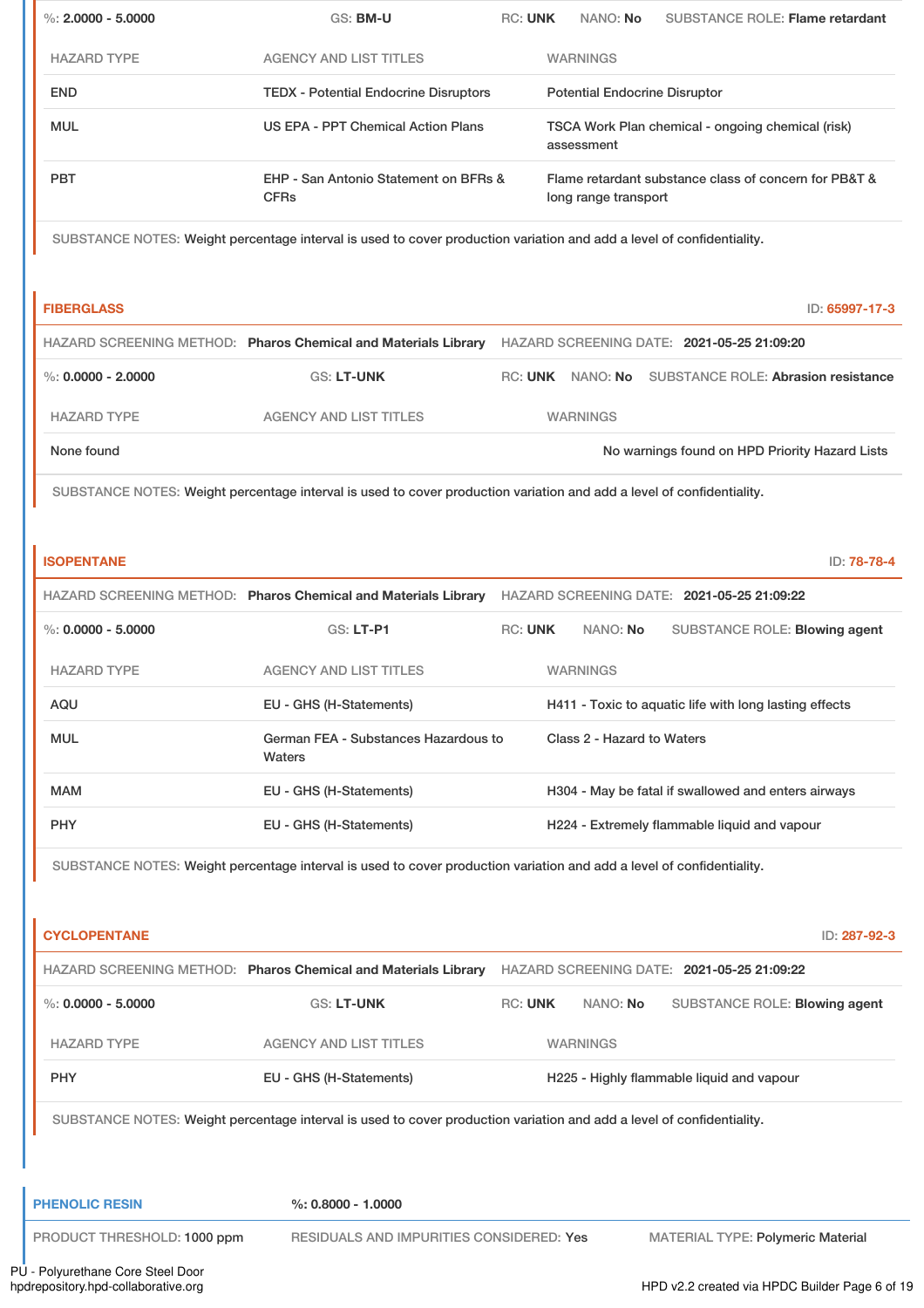RESIDUALS AND IMPURITIES NOTES: The material does not contain residuals or impurities at or above the declaration threshold.

OTHER MATERIAL NOTES: The steel door is available as is or painted; hence, the range of weight percentage.

| <b>UNDISCLOSED</b>   |                                                                |                 |                 | <b>ID: Undisclosed</b>                         |
|----------------------|----------------------------------------------------------------|-----------------|-----------------|------------------------------------------------|
|                      | HAZARD SCREENING METHOD: Pharos Chemical and Materials Library |                 |                 | HAZARD SCREENING DATE: 2021-05-25 21:09:05     |
| %: 60.0000 - 70.0000 | $GS: LT-PI$                                                    | <b>RC:</b> None | NANO: No        | <b>SUBSTANCE ROLE: Monomer</b>                 |
| <b>HAZARD TYPE</b>   | <b>AGENCY AND LIST TITLES</b>                                  |                 | <b>WARNINGS</b> |                                                |
| None found           |                                                                |                 |                 | No warnings found on HPD Priority Hazard Lists |

SUBSTANCE NOTES: This substance is undisclosed as it is proprietary. Weight ranges are used to cover variation in production and add a level of confidentiality.

| <b>UNDISCLOSED</b>     |                                                                |                                    |                 |                                      |                                                      | <b>ID: Undisclosed</b> |
|------------------------|----------------------------------------------------------------|------------------------------------|-----------------|--------------------------------------|------------------------------------------------------|------------------------|
|                        | HAZARD SCREENING METHOD: Pharos Chemical and Materials Library |                                    |                 |                                      | HAZARD SCREENING DATE: 2021-05-25 21:09:09           |                        |
| %: $20.0000 - 30.0000$ | <b>GS: LT-UNK</b>                                              | <b>RC: None</b>                    |                 | NANO: No                             | <b>SUBSTANCE ROLE: Monomer</b>                       |                        |
| <b>HAZARD TYPE</b>     | <b>AGENCY AND LIST TITLES</b>                                  |                                    | <b>WARNINGS</b> |                                      |                                                      |                        |
| CAN                    | EU - GHS (H-Statements)                                        |                                    |                 | H351 - Suspected of causing cancer   |                                                      |                        |
| <b>MUL</b>             | <b>US EPA - PPT Chemical Action Plans</b>                      |                                    |                 |                                      | EPA Chemical of Concern - Action Plan published      |                        |
| <b>RES</b>             | <b>AOEC - Asthmagens</b>                                       | Asthmagen (G) - generally accepted |                 |                                      |                                                      |                        |
| <b>CAN</b>             | <b>MAK</b>                                                     |                                    |                 | low risk under MAK/BAT levels        | Carcinogen Group 4 - Non-genotoxic carcinogen with   |                        |
| <b>SKI</b>             | EU - GHS (H-Statements)                                        |                                    |                 | H315 - Causes skin irritation        |                                                      |                        |
| <b>EYE</b>             | EU - GHS (H-Statements)                                        |                                    |                 | H319 - Causes serious eye irritation |                                                      |                        |
| <b>RES</b>             | <b>MAK</b>                                                     |                                    | sensitization   |                                      | Sensitizing Substance Sah - Danger of airway & skin  |                        |
| <b>RES</b>             | EU - GHS (H-Statements)                                        |                                    |                 | breathing difficulties if inhaled    | H334 - May cause allergy or asthma symptoms or       |                        |
| <b>SKI</b>             | EU - GHS (H-Statements)                                        |                                    |                 |                                      | H317 - May cause an allergic skin reaction           |                        |
| <b>RES</b>             | US EPA - PPT Chemical Action Plans                             |                                    |                 |                                      | Inhalation sensitizer causing asthma and lung damage |                        |

SUBSTANCE NOTES: This substance is undisclosed as it is proprietary. Weight ranges are used to cover variation in production and add a level of confidentiality.

| <b>UNDISCLOSED</b>    |                                                                | <b>ID: Undisclosed</b>                                                |
|-----------------------|----------------------------------------------------------------|-----------------------------------------------------------------------|
|                       | HAZARD SCREENING METHOD: Pharos Chemical and Materials Library | HAZARD SCREENING DATE: 2021-05-25 21:09:12                            |
| %: $1.0000 - 10.0000$ | $GS: LT-PI$                                                    | <b>SUBSTANCE ROLE: Flame retardant</b><br>RC: None<br>NANO: <b>No</b> |
| <b>HAZARD TYPE</b>    | <b>AGENCY AND LIST TITLES</b>                                  | <b>WARNINGS</b>                                                       |
| <b>MUL</b>            | German FEA - Substances Hazardous to<br>Waters                 | Class 3 - Severe Hazard to Waters                                     |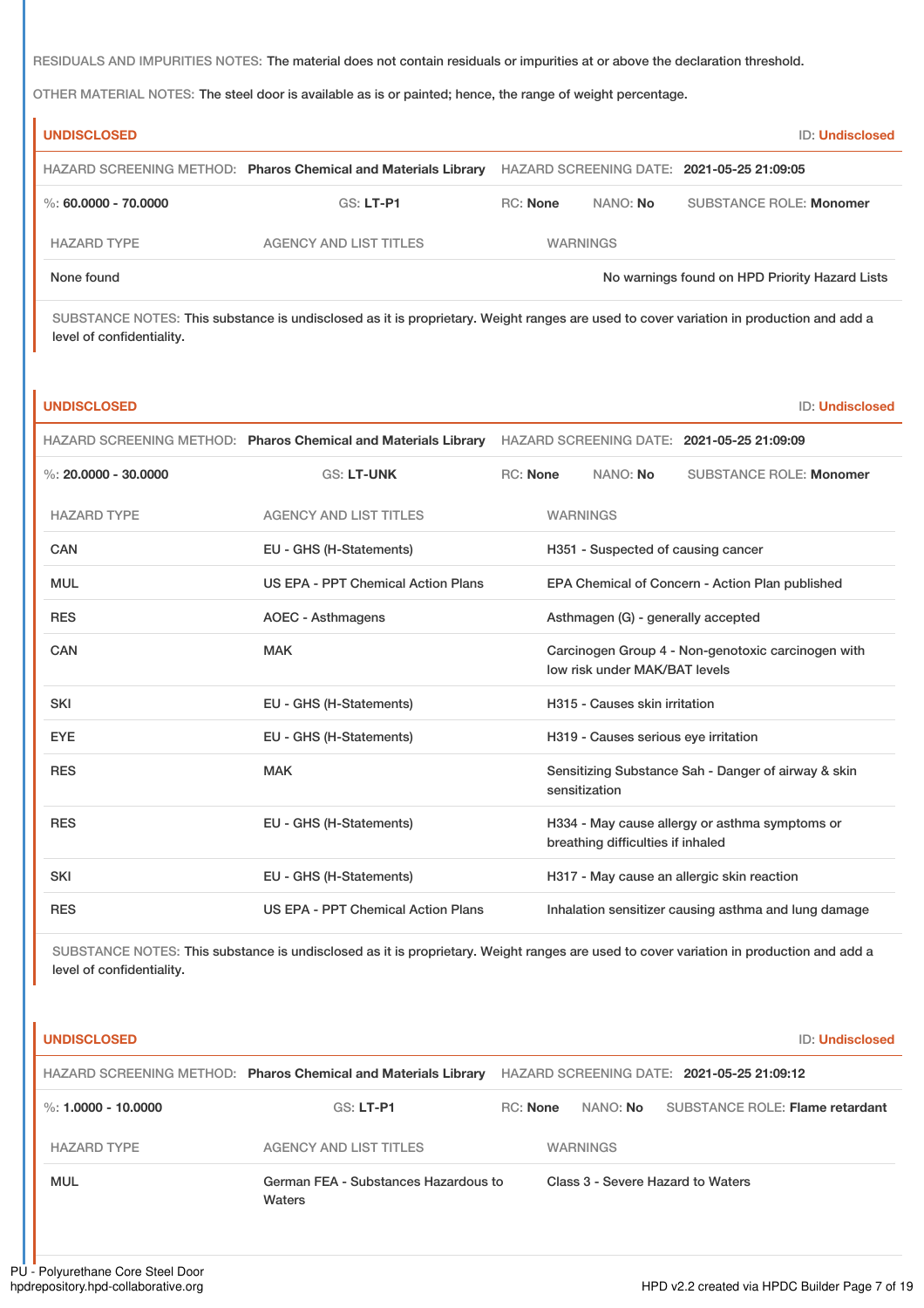SUBSTANCE NOTES: This substance is undisclosed as it is proprietary. Weight percentage interval is used to cover production variation and add confidentiality.

| <b>PROPRIETARY INGREDIENT R3</b>                                                                                            |                                                                                                                                                                                                                                                                                      |                 |                 | <b>ID: Undisclosed</b>                                 |  |  |
|-----------------------------------------------------------------------------------------------------------------------------|--------------------------------------------------------------------------------------------------------------------------------------------------------------------------------------------------------------------------------------------------------------------------------------|-----------------|-----------------|--------------------------------------------------------|--|--|
|                                                                                                                             | HAZARD SCREENING METHOD: Pharos Chemical and Materials Library HAZARD SCREENING DATE: 2021-05-25 21:09:12                                                                                                                                                                            |                 |                 |                                                        |  |  |
| %: 1.0000 - 10.0000                                                                                                         | <b>GS: LT-P1</b>                                                                                                                                                                                                                                                                     | <b>RC: None</b> | NANO: No        | <b>SUBSTANCE ROLE: Flame retardant</b>                 |  |  |
| <b>HAZARD TYPE</b>                                                                                                          | <b>AGENCY AND LIST TITLES</b>                                                                                                                                                                                                                                                        |                 | <b>WARNINGS</b> |                                                        |  |  |
| <b>MUL</b>                                                                                                                  | German FEA - Substances Hazardous to<br>Class 2 - Hazard to Waters<br>Waters                                                                                                                                                                                                         |                 |                 |                                                        |  |  |
| add confidentiality.                                                                                                        | SUBSTANCE NOTES: This substance is undisclosed as it is proprietary. Weight percentage interval is used to cover production variation and                                                                                                                                            |                 |                 |                                                        |  |  |
| <b>HONEYCOMB CARDBOARD</b>                                                                                                  | $\%$ : 0.3000 - 0.4000                                                                                                                                                                                                                                                               |                 |                 |                                                        |  |  |
| PRODUCT THRESHOLD: 1000 ppm                                                                                                 | RESIDUALS AND IMPURITIES CONSIDERED: Yes                                                                                                                                                                                                                                             |                 |                 | MATERIAL TYPE: Paper or Cardboard                      |  |  |
|                                                                                                                             | RESIDUALS AND IMPURITIES NOTES: The material does not contain residuals or impurities at or above the declaration threshold.                                                                                                                                                         |                 |                 |                                                        |  |  |
|                                                                                                                             | OTHER MATERIAL NOTES: The steel door is available as is or painted; hence, the range of weight percentage.                                                                                                                                                                           |                 |                 |                                                        |  |  |
| <b>SC:WOOD FIBER</b>                                                                                                        |                                                                                                                                                                                                                                                                                      |                 |                 | ID: SC:Bio                                             |  |  |
|                                                                                                                             | HAZARD SCREENING METHOD: Pharos Chemical and Materials Library HAZARD SCREENING DATE: Not Screened                                                                                                                                                                                   |                 |                 |                                                        |  |  |
| %: $90.0000 - 95.0000$                                                                                                      | <b>GS: Not Screened</b>                                                                                                                                                                                                                                                              |                 |                 | RC: PostC NANO: No SUBSTANCE ROLE: Structure component |  |  |
| <b>HAZARD TYPE</b>                                                                                                          | <b>AGENCY AND LIST TITLES</b>                                                                                                                                                                                                                                                        |                 | <b>WARNINGS</b> |                                                        |  |  |
|                                                                                                                             | Hazard Screening not performed                                                                                                                                                                                                                                                       |                 |                 |                                                        |  |  |
| <b>SUBSTANCE NOTES:</b><br>Version: SCBioMats/2018-02-23<br>Category: Tree-based materials<br>Identifier: CAS RN: 9004-34-6 |                                                                                                                                                                                                                                                                                      |                 |                 |                                                        |  |  |
|                                                                                                                             | This disclosure does not provide information on allergens, hyper-accumulation of metals, production of any toxic substances during normal<br>metabolic activities, pesticides, and other potential hazards or sources of hazards which may be found in certain biological materials. |                 |                 |                                                        |  |  |
| <b>UNDISCLOSED</b>                                                                                                          |                                                                                                                                                                                                                                                                                      |                 |                 | ID: Undisclosed                                        |  |  |
|                                                                                                                             | HAZARD SCREENING METHOD: Pharos Chemical and Materials Library HAZARD SCREENING DATE: 2021-05-25 21:09:10                                                                                                                                                                            |                 |                 |                                                        |  |  |
| $\%$ : 5.0000 - 9.5000                                                                                                      | <b>GS: BM-4</b>                                                                                                                                                                                                                                                                      | RC: None        | NANO: No        | SUBSTANCE ROLE: Processing regulator                   |  |  |
| <b>HAZARD TYPE</b>                                                                                                          | <b>AGENCY AND LIST TITLES</b>                                                                                                                                                                                                                                                        |                 | <b>WARNINGS</b> |                                                        |  |  |
| None found                                                                                                                  |                                                                                                                                                                                                                                                                                      |                 |                 | No warnings found on HPD Priority Hazard Lists         |  |  |
| add confidentiality.                                                                                                        | SUBSTANCE NOTES: This substance is undisclosed as it is proprietary. Weight percentage interval is used to cover production variation and                                                                                                                                            |                 |                 |                                                        |  |  |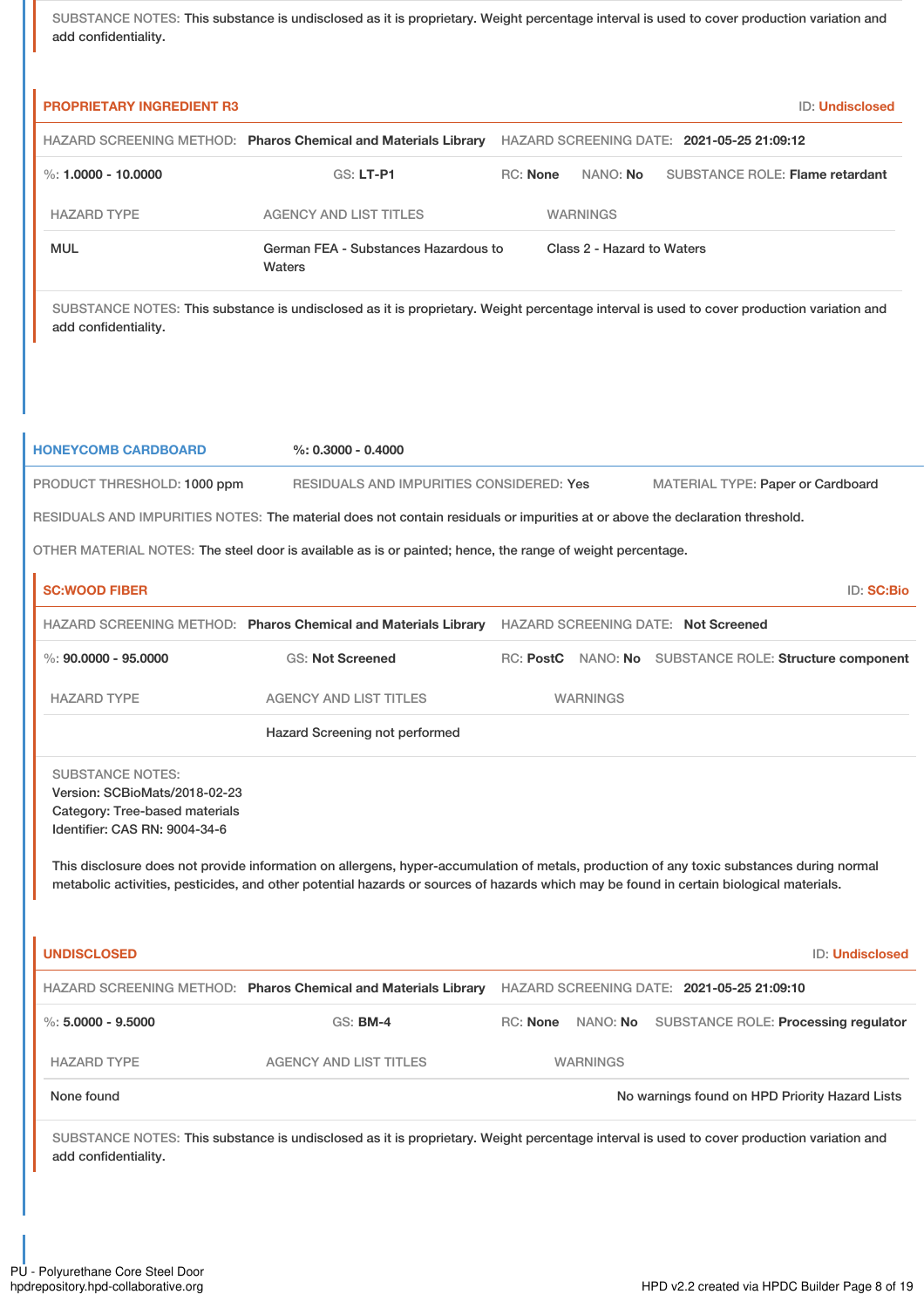**SOLDER %: 0.1000 - 0.2000**

PRODUCT THRESHOLD: 1000 ppm RESIDUALS AND IMPURITIES CONSIDERED: Yes MATERIAL TYPE: Metal

RESIDUALS AND IMPURITIES NOTES: The material does not contain residuals or impurities at or above the declaration threshold.

OTHER MATERIAL NOTES: The steel door is available as is or painted; hence, the range of weight percentage. Solder is a bronze alloy and it is presented according to its individual alloying elements.

| <b>COPPER</b>        |                                                                |                 |          | ID: 7440-50-8                                          |
|----------------------|----------------------------------------------------------------|-----------------|----------|--------------------------------------------------------|
|                      | HAZARD SCREENING METHOD: Pharos Chemical and Materials Library |                 |          | HAZARD SCREENING DATE: 2021-05-25 21:09:06             |
| %: 46,0000 - 97,0000 | $GS: LT-PI$                                                    | <b>RC: UNK</b>  | NANO: No | <b>SUBSTANCE ROLE: Alloy element</b>                   |
| <b>HAZARD TYPE</b>   | <b>AGENCY AND LIST TITLES</b>                                  | <b>WARNINGS</b> |          |                                                        |
| AQU                  | EU - GHS (H-Statements)                                        |                 |          | H411 - Toxic to aquatic life with long lasting effects |

SUBSTANCE NOTES: A range of weight percentage is used to cover variation in composition and add a level of confidentiality.

| <b>ALUMINUM</b>       |                                                                |                |                                      | ID: 7429-90-5                                         |
|-----------------------|----------------------------------------------------------------|----------------|--------------------------------------|-------------------------------------------------------|
|                       | HAZARD SCREENING METHOD: Pharos Chemical and Materials Library |                |                                      | HAZARD SCREENING DATE: 2021-05-25 21:09:19            |
| %: $0.0000 - 12.0000$ | $GS:$ BM-1                                                     | <b>RC: UNK</b> | NANO: <b>No</b>                      | <b>SUBSTANCE ROLE: Alloy element</b>                  |
| <b>HAZARD TYPE</b>    | <b>AGENCY AND LIST TITLES</b>                                  |                | <b>WARNINGS</b>                      |                                                       |
| <b>END</b>            | <b>TEDX - Potential Endocrine Disruptors</b>                   |                | <b>Potential Endocrine Disruptor</b> |                                                       |
| <b>RES</b>            | AOEC - Asthmagens                                              |                |                                      | Asthmagen (Rs) - sensitizer-induced                   |
| <b>PHY</b>            | EU - GHS (H-Statements)                                        |                |                                      | H261 - In contact with water releases flammable gases |
| <b>PHY</b>            | EU - GHS (H-Statements)                                        |                | H <sub>228</sub> - Flammable solid   |                                                       |

SUBSTANCE NOTES: A range of weight percentage is used to cover variation in composition and add a level of confidentiality.

| <b>IRON, ELEMENTAL</b> |                                                                |                |                                      | ID: 7439-89-6                              |
|------------------------|----------------------------------------------------------------|----------------|--------------------------------------|--------------------------------------------|
|                        | HAZARD SCREENING METHOD: Pharos Chemical and Materials Library |                |                                      | HAZARD SCREENING DATE: 2021-05-25 21:09:14 |
| $\%$ : 0.0000 - 6.5000 | $GS: LT-PI$                                                    | <b>RC: UNK</b> | NANO: No                             | <b>SUBSTANCE ROLE: Alloy element</b>       |
| <b>HAZARD TYPE</b>     | <b>AGENCY AND LIST TITLES</b>                                  |                | <b>WARNINGS</b>                      |                                            |
| <b>END</b>             | <b>TEDX</b> - Potential Endocrine Disruptors                   |                | <b>Potential Endocrine Disruptor</b> |                                            |

SUBSTANCE NOTES: A range of weight percentage is used to cover variation in composition and add a level of confidentiality.

| <b>LEAD</b>          |                                                                    |                |                                           | ID: 7439-92-1                              |
|----------------------|--------------------------------------------------------------------|----------------|-------------------------------------------|--------------------------------------------|
|                      | HAZARD SCREENING METHOD: Pharos Chemical and Materials Library     |                |                                           | HAZARD SCREENING DATE: 2021-05-25 21:09:18 |
| %: $0.0000 - 5.0000$ | <b>GS: BM-1</b>                                                    | <b>RC: UNK</b> | NANO: No                                  | <b>SUBSTANCE ROLE: Alloy element</b>       |
| <b>HAZARD TYPE</b>   | <b>AGENCY AND LIST TITLES</b>                                      |                | <b>WARNINGS</b>                           |                                            |
| <b>END</b>           | <b>TEDX - Potential Endocrine Disruptors</b>                       |                | <b>Potential Endocrine Disruptor</b>      |                                            |
| <b>PBT</b>           | <b>OSPAR - Priority PBTs &amp; EDs &amp; equivalent</b><br>concern |                | <b>PBT - Chemical for Priority Action</b> |                                            |

PU - Polyurethane Core Steel Door<br>hpdrepository.hpd-collaborative.org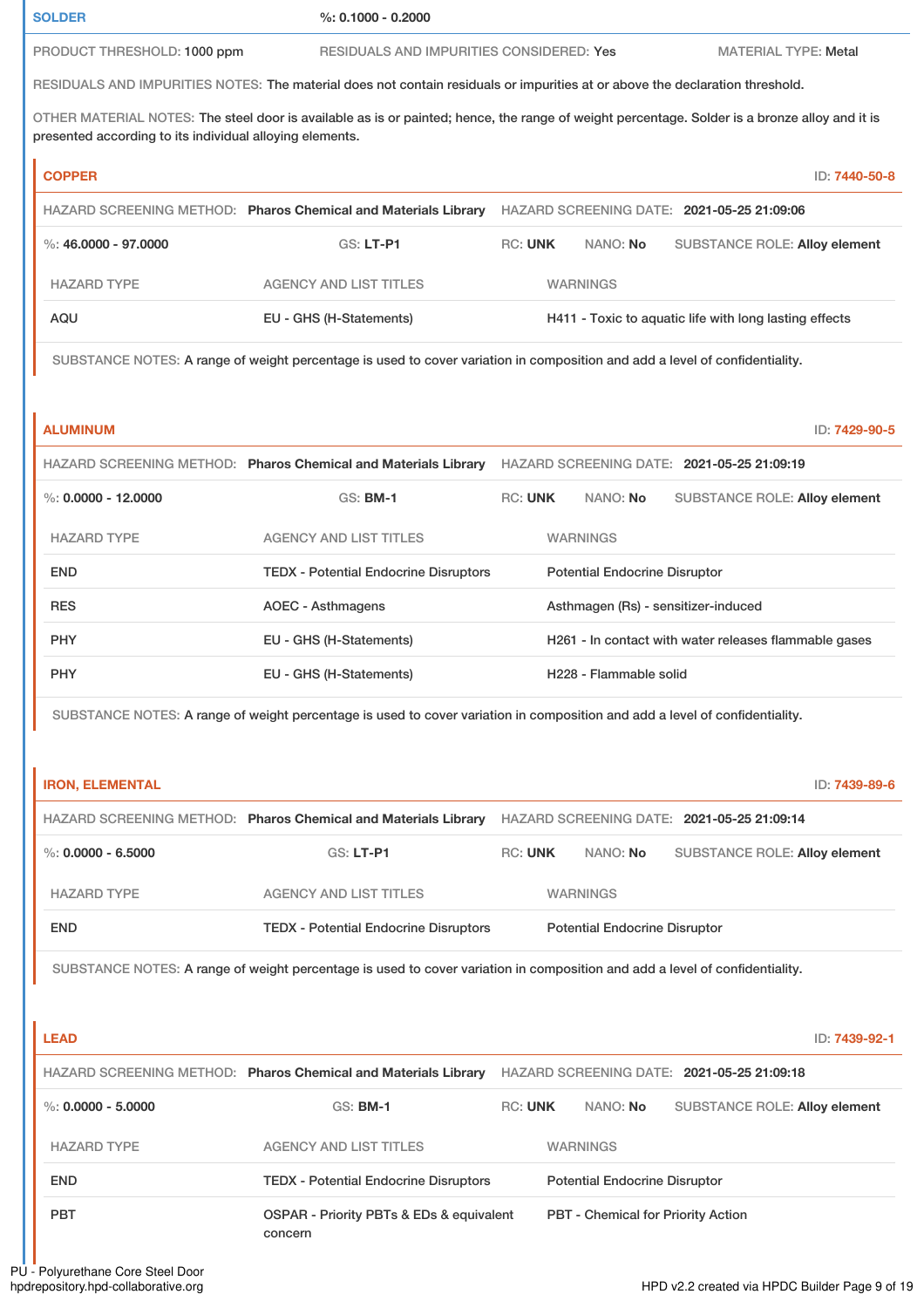| <b>REP</b>                                                                                                                  | <b>EU - SVHC Authorisation List</b>                 | Toxic to reproduction - Candidate list                                                                                  |  |  |
|-----------------------------------------------------------------------------------------------------------------------------|-----------------------------------------------------|-------------------------------------------------------------------------------------------------------------------------|--|--|
| <b>REP</b>                                                                                                                  | EU - GHS (H-Statements)                             | H360FD - May damage fertility. May damage the unborn<br>child                                                           |  |  |
| <b>PBT</b>                                                                                                                  | OR DEQ - Priority Persistent Pollutants             | Priority Persistent Pollutant - Tier 1                                                                                  |  |  |
| <b>MUL</b>                                                                                                                  | <b>ChemSec - SIN List</b>                           | CMR - Carcinogen, Mutagen &/or Reproductive Toxicant                                                                    |  |  |
| <b>CAN</b>                                                                                                                  | CA EPA - Prop 65                                    | Carcinogen                                                                                                              |  |  |
| <b>CAN</b>                                                                                                                  | <b>IARC</b>                                         | Group 2b - Possibly carcinogenic to humans                                                                              |  |  |
| <b>CAN</b>                                                                                                                  | <b>MAK</b>                                          | Carcinogen Group 2 - Considered to be carcinogenic for<br>man                                                           |  |  |
| <b>CAN</b>                                                                                                                  | US NIH - Report on Carcinogens                      | Reasonably Anticipated to be Human Carcinogen                                                                           |  |  |
| <b>DEV</b>                                                                                                                  | G&L - Neurotoxic Chemicals                          | Developmental Neurotoxicant                                                                                             |  |  |
| <b>CAN</b>                                                                                                                  | US EPA - IRIS Carcinogens                           | (1986) Group B2 - Probable human Carcinogen                                                                             |  |  |
| <b>CAN</b>                                                                                                                  | <b>IARC</b>                                         | Group 2a - Agent is probably Carcinogenic to humans                                                                     |  |  |
| <b>DEV</b>                                                                                                                  | CA EPA - Prop 65                                    | Developmental toxicity                                                                                                  |  |  |
| <b>PBT</b>                                                                                                                  | US EPA - Priority PBTs (NWMP)                       | <b>Priority PBT</b>                                                                                                     |  |  |
| <b>PBT</b>                                                                                                                  | WA DoE - PBT                                        | <b>PBT</b>                                                                                                              |  |  |
| <b>PBT</b>                                                                                                                  | US EPA - Toxics Release Inventory PBTs              | <b>PBT</b>                                                                                                              |  |  |
| <b>DEV</b>                                                                                                                  | US NIH - Reproductive & Developmental<br>Monographs | Clear Evidence of Adverse Effects - Developmental<br><b>Toxicity</b>                                                    |  |  |
| <b>REP</b>                                                                                                                  | US NIH - Reproductive & Developmental<br>Monographs | Clear Evidence of Adverse Effects - Reproductive<br><b>Toxicity</b>                                                     |  |  |
| <b>REP</b>                                                                                                                  | <b>EU - REACH Annex XVII CMRs</b>                   | Toxic to Reproduction Category 1 - Substances known<br>to impair fertility or cause Developmental Toxicity in<br>humans |  |  |
| <b>REP</b>                                                                                                                  | <b>EU - Annex VI CMRs</b>                           | Reproductive Toxicity - Category 1A                                                                                     |  |  |
| <b>GEN</b>                                                                                                                  | <b>MAK</b>                                          | Germ Cell Mutagen 3a                                                                                                    |  |  |
| <b>REP</b>                                                                                                                  | CA EPA - Prop 65                                    | <b>Reproductive Toxicity - Female</b>                                                                                   |  |  |
| <b>REP</b>                                                                                                                  | CA EPA - Prop 65                                    | <b>Reproductive Toxicity - Male</b>                                                                                     |  |  |
| <b>DEV</b>                                                                                                                  | EU - GHS (H-Statements)                             | H362 - May cause harm to breast-fed children                                                                            |  |  |
| <b>REP</b>                                                                                                                  | <b>GHS - New Zealand</b>                            | 6.8A - Known or presumed human reproductive or<br>developmental toxicants                                               |  |  |
| CAN                                                                                                                         | GHS - Korea                                         | Carcinogenicity - Category 1 [H350 - May cause cancer]                                                                  |  |  |
| <b>REP</b>                                                                                                                  | GHS - Korea                                         | Reproductive toxicity - Category 1 [H360 - May damage<br>fertility or the unborn child]                                 |  |  |
| <b>DEV</b>                                                                                                                  | GHS - Australia                                     | H360Df - May damage the unborn child. Suspected of<br>damaging fertility                                                |  |  |
| <b>REP</b>                                                                                                                  | GHS - Japan                                         | Toxic to reproduction - Category 1A [H360]                                                                              |  |  |
| SUBSTANCE NOTES: A range of weight percentage is used to cover variation in composition and add a level of confidentiality. |                                                     |                                                                                                                         |  |  |

#### **MANGANESE** ID: **7439-96-5**

HAZARD SCREENING METHOD: **Pharos Chemical and Materials Library** HAZARD SCREENING DATE: **2021-05-25 21:09:18**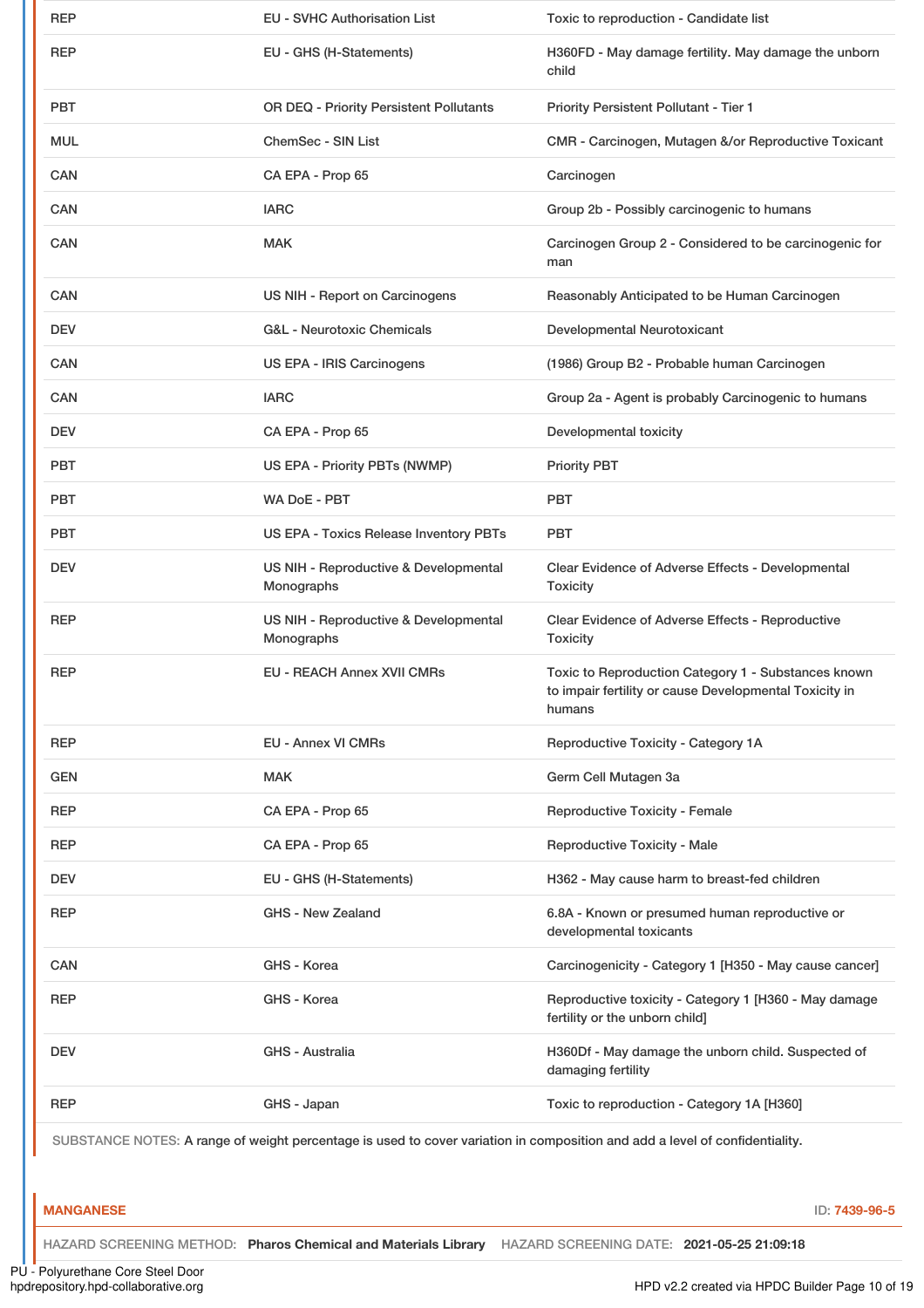| %: $0.0000 - 14.0000$ | $GS: LT-P1$                                    | <b>RC: UNK</b> | NANO: No                             | <b>SUBSTANCE ROLE: Alloy element</b>       |  |
|-----------------------|------------------------------------------------|----------------|--------------------------------------|--------------------------------------------|--|
| <b>HAZARD TYPE</b>    | <b>AGENCY AND LIST TITLES</b>                  |                | <b>WARNINGS</b>                      |                                            |  |
| <b>END</b>            | <b>TEDX - Potential Endocrine Disruptors</b>   |                | <b>Potential Endocrine Disruptor</b> |                                            |  |
| <b>MUL</b>            | German FEA - Substances Hazardous to<br>Waters |                | Class 2 - Hazard to Waters           |                                            |  |
| <b>REP</b>            | GHS - Japan                                    |                |                                      | Toxic to reproduction - Category 1B [H360] |  |

SUBSTANCE NOTES: A range of weight percentage is used to cover variation in composition and add a level of confidentiality.

**NICKEL** ID: **7440-02-0**

|                         |                                                | HAZARD SCREENING METHOD: Pharos Chemical and Materials Library HAZARD SCREENING DATE: 2021-05-25 21:09:17 |                                                      |                                |                                                     |  |
|-------------------------|------------------------------------------------|-----------------------------------------------------------------------------------------------------------|------------------------------------------------------|--------------------------------|-----------------------------------------------------|--|
| $\%$ : 0.0000 - 32.0000 | $GS: LT-1$                                     | <b>RC: UNK</b>                                                                                            |                                                      | NANO: No                       | <b>SUBSTANCE ROLE: Alloy element</b>                |  |
| <b>HAZARD TYPE</b>      | <b>AGENCY AND LIST TITLES</b>                  |                                                                                                           |                                                      | <b>WARNINGS</b>                |                                                     |  |
| CAN                     | EU - GHS (H-Statements)                        |                                                                                                           |                                                      |                                | H351 - Suspected of causing cancer                  |  |
| <b>CAN</b>              | <b>US CDC - Occupational Carcinogens</b>       |                                                                                                           |                                                      | Occupational Carcinogen        |                                                     |  |
| <b>CAN</b>              | <b>MAK</b>                                     |                                                                                                           | Carcinogen Group 1 - Substances that cause cancer in |                                |                                                     |  |
| <b>CAN</b>              | <b>IARC</b>                                    |                                                                                                           |                                                      |                                | Group 1 - Agent is Carcinogenic to humans           |  |
| <b>CAN</b>              | CA EPA - Prop 65                               | Carcinogen                                                                                                |                                                      |                                |                                                     |  |
| <b>CAN</b>              | US NIH - Report on Carcinogens                 |                                                                                                           |                                                      | Known to be a human Carcinogen |                                                     |  |
| CAN                     | <b>IARC</b>                                    |                                                                                                           |                                                      |                                | Group 2b - Possibly carcinogenic to humans          |  |
| <b>RES</b>              | <b>AOEC - Asthmagens</b>                       |                                                                                                           |                                                      |                                | Asthmagen (Rs) - sensitizer-induced                 |  |
| CAN                     | US NIH - Report on Carcinogens                 |                                                                                                           |                                                      |                                | Reasonably Anticipated to be Human Carcinogen       |  |
| <b>MAM</b>              | EU - GHS (H-Statements)                        |                                                                                                           |                                                      | repeated exposure              | H372 - Causes damage to organs through prolonged or |  |
| <b>RES</b>              | <b>MAK</b>                                     |                                                                                                           |                                                      | sensitization                  | Sensitizing Substance Sah - Danger of airway & skin |  |
| <b>MUL</b>              | German FEA - Substances Hazardous to<br>Waters |                                                                                                           |                                                      | Class 2 - Hazard to Waters     |                                                     |  |
| <b>SKI</b>              | EU - GHS (H-Statements)                        |                                                                                                           |                                                      |                                | H317 - May cause an allergic skin reaction          |  |

SUBSTANCE NOTES: A range of weight percentage is used to cover variation in composition and add a level of confidentiality.

| <b>SILICON, ELEMENTAL</b> |                                                                |                |                 | ID: 7440-21-3                                  |
|---------------------------|----------------------------------------------------------------|----------------|-----------------|------------------------------------------------|
|                           | HAZARD SCREENING METHOD: Pharos Chemical and Materials Library |                |                 | HAZARD SCREENING DATE: 2021-05-25 21:09:17     |
| %: $0.0000 - 3.5000$      | <b>GS: LT-UNK</b>                                              | <b>RC: UNK</b> | NANO: No        | <b>SUBSTANCE ROLE: Alloy element</b>           |
| <b>HAZARD TYPE</b>        | <b>AGENCY AND LIST TITLES</b>                                  |                | <b>WARNINGS</b> |                                                |
| None found                |                                                                |                |                 | No warnings found on HPD Priority Hazard Lists |

SUBSTANCE NOTES: A range of weight percentage is used to cover variation in composition and add a level of confidentiality.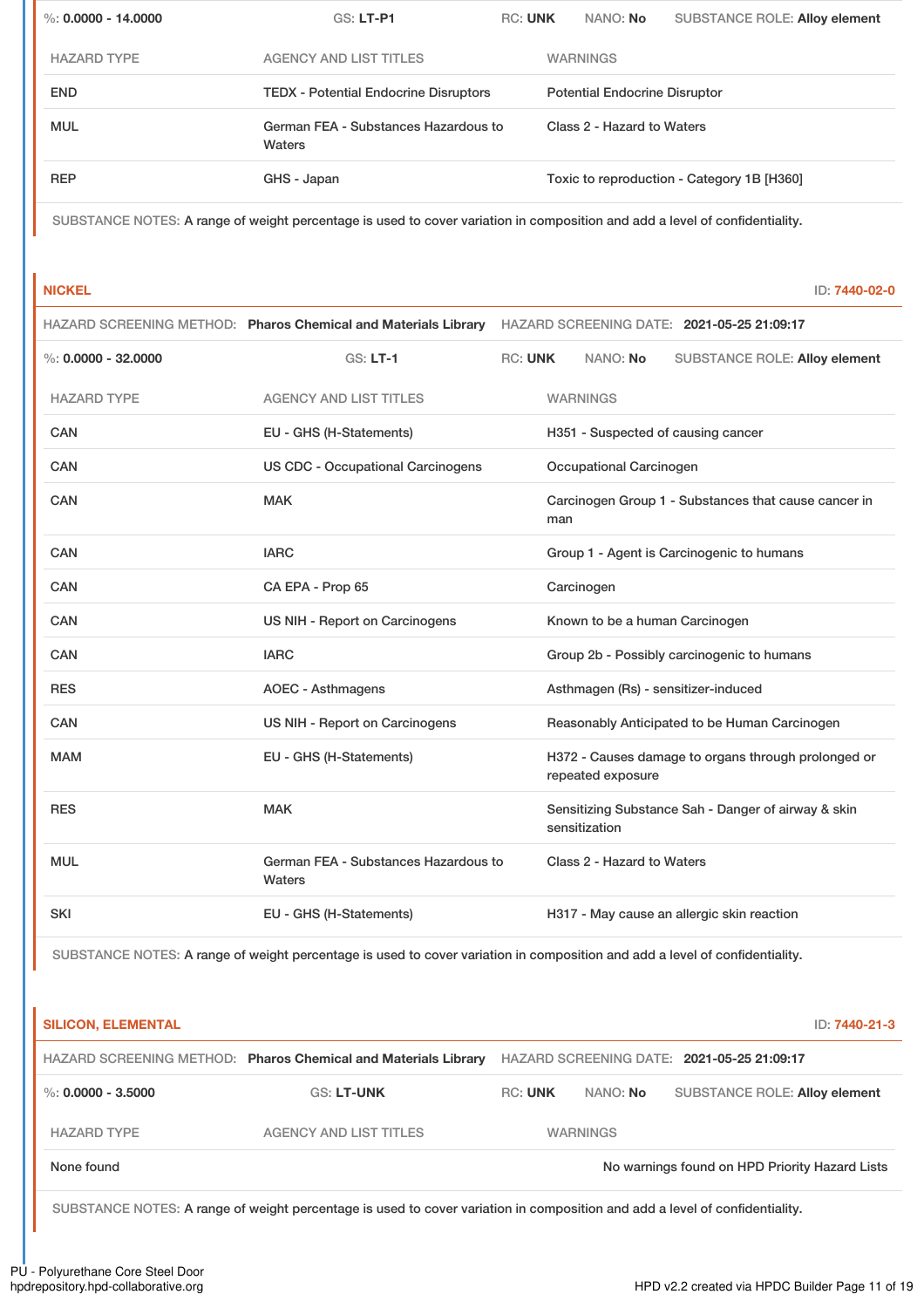|                        | HAZARD SCREENING METHOD: Pharos Chemical and Materials Library |                |                 | HAZARD SCREENING DATE: 2021-05-25 21:09:16     |
|------------------------|----------------------------------------------------------------|----------------|-----------------|------------------------------------------------|
| $\%$ : 0.0000 - 5.0000 | <b>GS: LT-UNK</b>                                              | <b>RC: UNK</b> | NANO: No        | <b>SUBSTANCE ROLE: Alloy element</b>           |
| <b>HAZARD TYPE</b>     | <b>AGENCY AND LIST TITLES</b>                                  |                | <b>WARNINGS</b> |                                                |
| None found             |                                                                |                |                 | No warnings found on HPD Priority Hazard Lists |

SUBSTANCE NOTES: A range of weight percentage is used to cover variation in composition and add a level of confidentiality.

#### **ZINC, ELEMENTAL** ID: **7440-66-6**

|                       | HAZARD SCREENING METHOD: Pharos Chemical and Materials Library |                |                                      | HAZARD SCREENING DATE: 2021-05-25 21:09:16                  |
|-----------------------|----------------------------------------------------------------|----------------|--------------------------------------|-------------------------------------------------------------|
| %: $0.0000 - 45.0000$ | <b>GS: LT-P1</b>                                               | <b>RC: UNK</b> | NANO: No                             | <b>SUBSTANCE ROLE: Alloy element</b>                        |
| <b>HAZARD TYPE</b>    | <b>AGENCY AND LIST TITLES</b>                                  |                | <b>WARNINGS</b>                      |                                                             |
| <b>AQU</b>            | EU - GHS (H-Statements)                                        |                | H400 - Very toxic to aquatic life    |                                                             |
| AQU                   | EU - GHS (H-Statements)                                        |                |                                      | H410 - Very toxic to aquatic life with long lasting effects |
| <b>END</b>            | <b>TEDX - Potential Endocrine Disruptors</b>                   |                | <b>Potential Endocrine Disruptor</b> |                                                             |
| <b>MUL</b>            | German FEA - Substances Hazardous to<br>Waters                 |                | Class 2 - Hazard to Waters           |                                                             |
| <b>PHY</b>            | EU - GHS (H-Statements)                                        |                |                                      | H250 - Catches fire spontaneously if exposed to air         |
| <b>PHY</b>            | EU - GHS (H-Statements)                                        |                | which may ignite spontaneously       | H260 - In contact with water releases flammable gases       |

SUBSTANCE NOTES: A range of weight percentage is used to cover variation in composition and add a level of confidentiality.

**PRIMER %: 0.0000 - 2.2000** PRODUCT THRESHOLD: 1000 ppm RESIDUALS AND IMPURITIES CONSIDERED: Yes MATERIAL TYPE: Polymeric Material RESIDUALS AND IMPURITIES NOTES: The material does not contain residuals or impurities at or above the declaration threshold. OTHER MATERIAL NOTES: The steel door is available as is or painted; hence, the range of weight percentage.

| <b>UNDISCLOSED</b>     |                                                                |                 |          | <b>ID: Undisclosed</b>                         |
|------------------------|----------------------------------------------------------------|-----------------|----------|------------------------------------------------|
|                        | HAZARD SCREENING METHOD: Pharos Chemical and Materials Library |                 |          | HAZARD SCREENING DATE: 2021-05-25 21:09:07     |
| %: $30.0000 - 48.0000$ | GS: NoGS                                                       | RC: None        | NANO: No | <b>SUBSTANCE ROLE: Binder</b>                  |
| <b>HAZARD TYPE</b>     | <b>AGENCY AND LIST TITLES</b>                                  | <b>WARNINGS</b> |          |                                                |
| None found             |                                                                |                 |          | No warnings found on HPD Priority Hazard Lists |

SUBSTANCE NOTES: This substance is undisclosed as it is proprietary. A range of weight percentage is used to maintain an additional level of confidentiality.

#### **UNDISCLOSED** ID: **Undisclosed**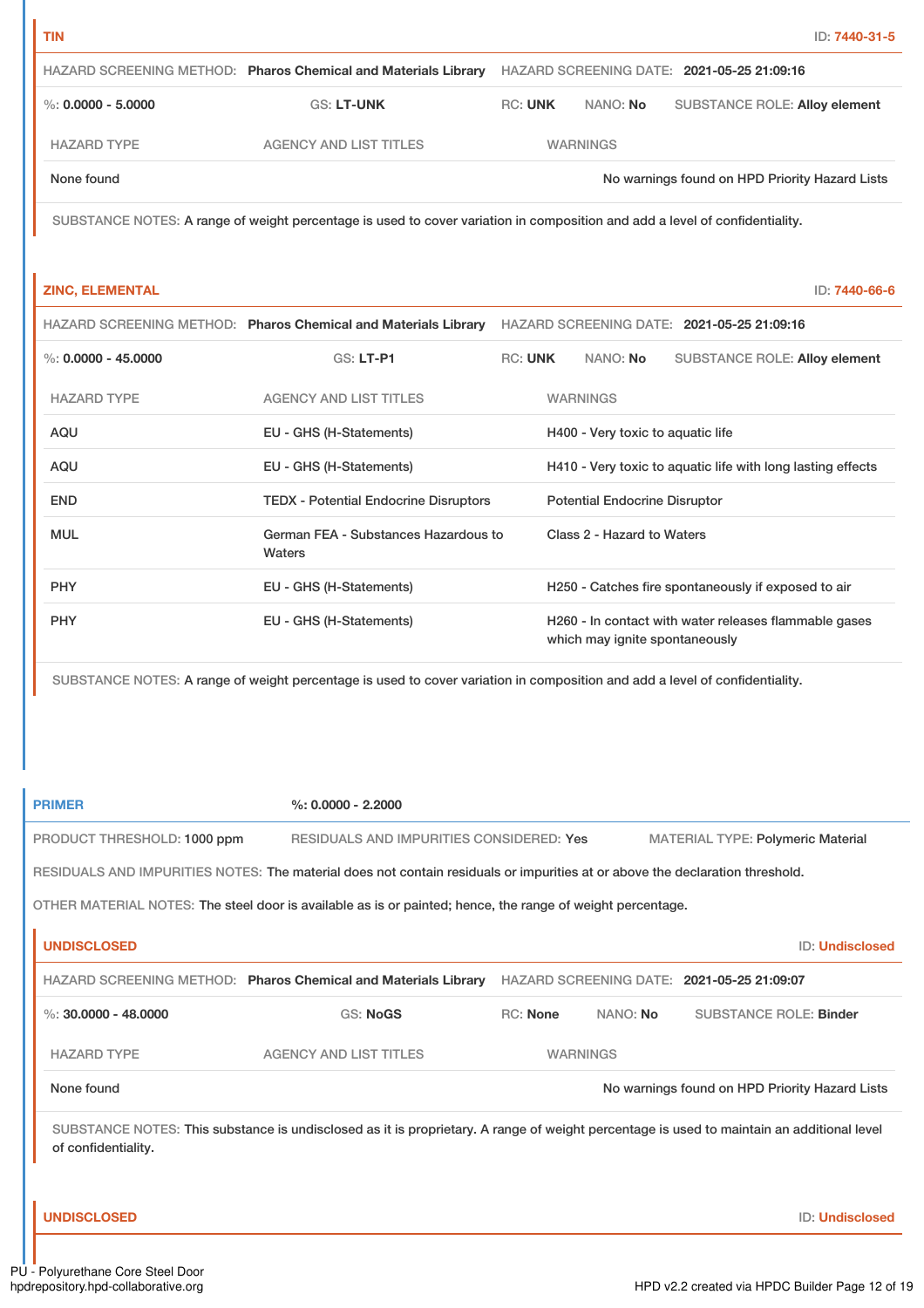|                                           | HAZARD SCREENING METHOD: Pharos Chemical and Materials Library HAZARD SCREENING DATE: 2021-05-25 21:09:08                                 |                                                                                                 |                                      |                                                |
|-------------------------------------------|-------------------------------------------------------------------------------------------------------------------------------------------|-------------------------------------------------------------------------------------------------|--------------------------------------|------------------------------------------------|
| %: $20.0000 - 33.0000$                    | <b>GS: BM-4</b>                                                                                                                           | RC: None                                                                                        | NANO: No                             | <b>SUBSTANCE ROLE: Solvent</b>                 |
| <b>HAZARD TYPE</b>                        | <b>AGENCY AND LIST TITLES</b>                                                                                                             | <b>WARNINGS</b>                                                                                 |                                      |                                                |
| None found                                |                                                                                                                                           |                                                                                                 |                                      | No warnings found on HPD Priority Hazard Lists |
| of confidentiality.                       | SUBSTANCE NOTES: This substance is undisclosed as it is proprietary. A range of weight percentage is used to maintain an additional level |                                                                                                 |                                      |                                                |
| <b>TALC</b>                               |                                                                                                                                           |                                                                                                 |                                      | ID: 14807-96-6                                 |
|                                           | HAZARD SCREENING METHOD: Pharos Chemical and Materials Library                                                                            |                                                                                                 |                                      | HAZARD SCREENING DATE: 2021-05-25 21:09:10     |
| $\%$ : 8.0000 - 26.0000                   | <b>GS: BM-1</b>                                                                                                                           | <b>RC: UNK</b>                                                                                  | NANO: No                             | <b>SUBSTANCE ROLE: Filler</b>                  |
| <b>HAZARD TYPE</b>                        | <b>AGENCY AND LIST TITLES</b>                                                                                                             | <b>WARNINGS</b>                                                                                 |                                      |                                                |
| CAN                                       | <b>MAK</b>                                                                                                                                | Carcinogen Group 3B - Evidence of carcinogenic effects<br>but not sufficient for classification |                                      |                                                |
| CAN                                       | <b>IARC</b>                                                                                                                               |                                                                                                 |                                      | Group 2b - Possibly carcinogenic to humans     |
| <b>ETHYLENE GLYCOL MONO-N-BUTYL ETHER</b> | SUBSTANCE NOTES: A weight range is used to maintain a level of confidentiality.                                                           |                                                                                                 |                                      | ID: 111-76-2                                   |
|                                           | HAZARD SCREENING METHOD: Pharos Chemical and Materials Library                                                                            |                                                                                                 |                                      | HAZARD SCREENING DATE: 2021-05-25 21:09:11     |
| %: $2.0000 - 18.0000$                     | <b>GS: BM-2</b>                                                                                                                           | <b>RC: None</b>                                                                                 | NANO: No                             | <b>SUBSTANCE ROLE: Solvent</b>                 |
| <b>HAZARD TYPE</b>                        | <b>AGENCY AND LIST TITLES</b>                                                                                                             | <b>WARNINGS</b>                                                                                 |                                      |                                                |
| <b>END</b>                                | <b>TEDX - Potential Endocrine Disruptors</b>                                                                                              |                                                                                                 | <b>Potential Endocrine Disruptor</b> |                                                |
| SKI                                       | EU - GHS (H-Statements)                                                                                                                   | H315 - Causes skin irritation                                                                   |                                      |                                                |
| <b>EYE</b>                                | EU - GHS (H-Statements)                                                                                                                   |                                                                                                 |                                      | H319 - Causes serious eye irritation           |
|                                           | SUBSTANCE NOTES: A weight range is used to maintain a level of confidentiality.                                                           |                                                                                                 |                                      |                                                |
| <b>TITANIUM DIOXIDE</b>                   |                                                                                                                                           |                                                                                                 |                                      | ID: 13463-67-7                                 |
|                                           | HAZARD SCREENING METHOD: Pharos Chemical and Materials Library                                                                            |                                                                                                 |                                      | HAZARD SCREENING DATE: 2021-05-25 21:09:13     |
| %: 1.0000 - 10.0000                       | <b>GS: LT-1</b>                                                                                                                           | RC: None                                                                                        | NANO: No                             | <b>SUBSTANCE ROLE: Pigment</b>                 |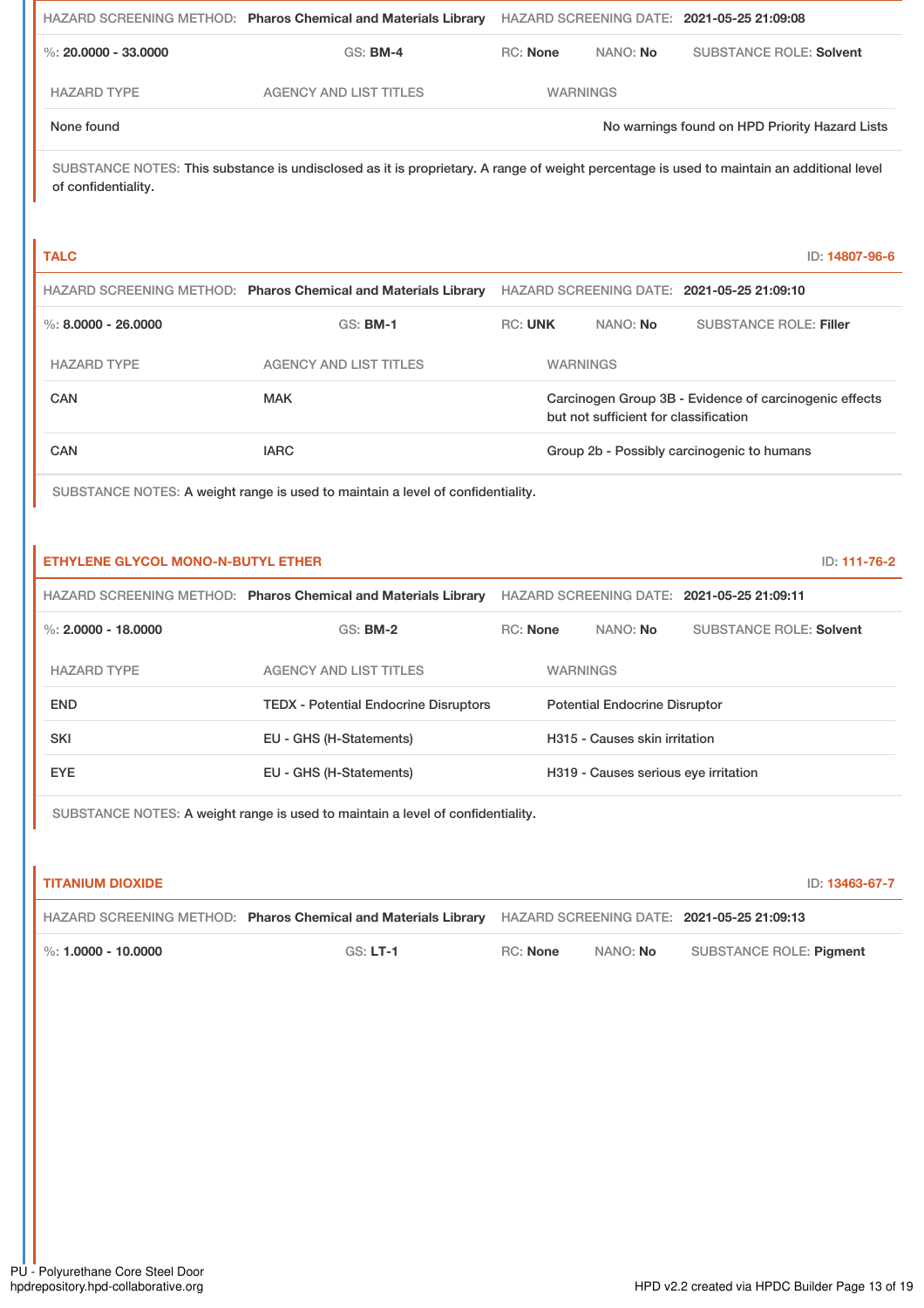| <b>HAZARD TYPE</b> | <b>AGENCY AND LIST TITLES</b>                | <b>WARNINGS</b>                                                                                         |
|--------------------|----------------------------------------------|---------------------------------------------------------------------------------------------------------|
| <b>CAN</b>         | EU - GHS (H-Statements)                      | H351 - Suspected of causing cancer                                                                      |
| <b>CAN</b>         | US CDC - Occupational Carcinogens            | Occupational Carcinogen                                                                                 |
| <b>CAN</b>         | CA EPA - Prop 65                             | Carcinogen - specific to chemical form or exposure route                                                |
| <b>CAN</b>         | <b>IARC</b>                                  | Group 2B - Possibly carcinogenic to humans - inhaled<br>from occupational sources                       |
| <b>CAN</b>         | <b>MAK</b>                                   | Carcinogen Group 3A - Evidence of carcinogenic effects<br>but not sufficient to establish MAK/BAT value |
| <b>END</b>         | <b>TEDX - Potential Endocrine Disruptors</b> | <b>Potential Endocrine Disruptor</b>                                                                    |
| <b>CAN</b>         | <b>MAK</b>                                   | Carcinogen Group 4 - Non-genotoxic carcinogen with<br>low risk under MAK/BAT levels                     |

SUBSTANCE NOTES: A weight range is used to maintain a level of confidentiality.

| <b>POWDER COATING</b>                                                                                                        | $\%$ : 0.0000 - 1.8000                   |                |                 |                                                |  |  |
|------------------------------------------------------------------------------------------------------------------------------|------------------------------------------|----------------|-----------------|------------------------------------------------|--|--|
| PRODUCT THRESHOLD: 1000 ppm                                                                                                  | RESIDUALS AND IMPURITIES CONSIDERED: Yes |                |                 | <b>MATERIAL TYPE: Polymeric Material</b>       |  |  |
| RESIDUALS AND IMPURITIES NOTES: The material does not contain residuals or impurities at or above the declaration threshold. |                                          |                |                 |                                                |  |  |
| OTHER MATERIAL NOTES: The steel door is available as is or painted; hence, the range of weight percentage.                   |                                          |                |                 |                                                |  |  |
| <b>UNDISCLOSED</b>                                                                                                           |                                          |                |                 | <b>ID: Undisclosed</b>                         |  |  |
| HAZARD SCREENING METHOD: Pharos Chemical and Materials Library                                                               |                                          |                |                 | HAZARD SCREENING DATE: 2021-05-25 21:09:06     |  |  |
| %: $45.0000 - 65.0000$                                                                                                       | <b>GS: NoGS</b>                          | <b>RC: UNK</b> | NANO: No        | <b>SUBSTANCE ROLE: Polymer species</b>         |  |  |
| <b>HAZARD TYPE</b>                                                                                                           | <b>AGENCY AND LIST TITLES</b>            |                | <b>WARNINGS</b> |                                                |  |  |
| None found                                                                                                                   |                                          |                |                 | No warnings found on HPD Priority Hazard Lists |  |  |

SUBSTANCE NOTES: This substance is undisclosed as it is proprietary. Weight percentage interval is used to cover all powder paint colors.

| <b>PHTHALOCYANINE GREEN</b> |                                                                                       |                 |                 |                                                | ID: 1328-53-6 |
|-----------------------------|---------------------------------------------------------------------------------------|-----------------|-----------------|------------------------------------------------|---------------|
|                             | HAZARD SCREENING METHOD: Pharos Chemical and Materials Library                        |                 |                 | HAZARD SCREENING DATE: 2021-05-25 21:09:20     |               |
| $\%: 0.0000 - 8.0000$       | <b>GS: LT-UNK</b>                                                                     | <b>RC: None</b> | NANO: No        | <b>SUBSTANCE ROLE: Pigment</b>                 |               |
| <b>HAZARD TYPE</b>          | <b>AGENCY AND LIST TITLES</b>                                                         |                 | <b>WARNINGS</b> |                                                |               |
| None found                  |                                                                                       |                 |                 | No warnings found on HPD Priority Hazard Lists |               |
|                             | SUBSTANCE NOTES: Weight percentage interval is used to cover all powder paint colors. |                 |                 |                                                |               |
|                             |                                                                                       |                 |                 |                                                |               |
| <b>PIGMENT BLUE 15</b>      |                                                                                       |                 |                 |                                                | ID: 147-14-8  |
|                             | HAZARD SCREENING METHOD: Pharos Chemical and Materials Library                        |                 |                 | HAZARD SCREENING DATE: 2021-03-15 17:27:20     |               |
| $\%$ : 0.0000 - 10.0000     | <b>GS: BM-3</b>                                                                       | <b>RC: None</b> | NANO: No        | <b>SUBSTANCE ROLE: Pigment</b>                 |               |
|                             |                                                                                       |                 |                 |                                                |               |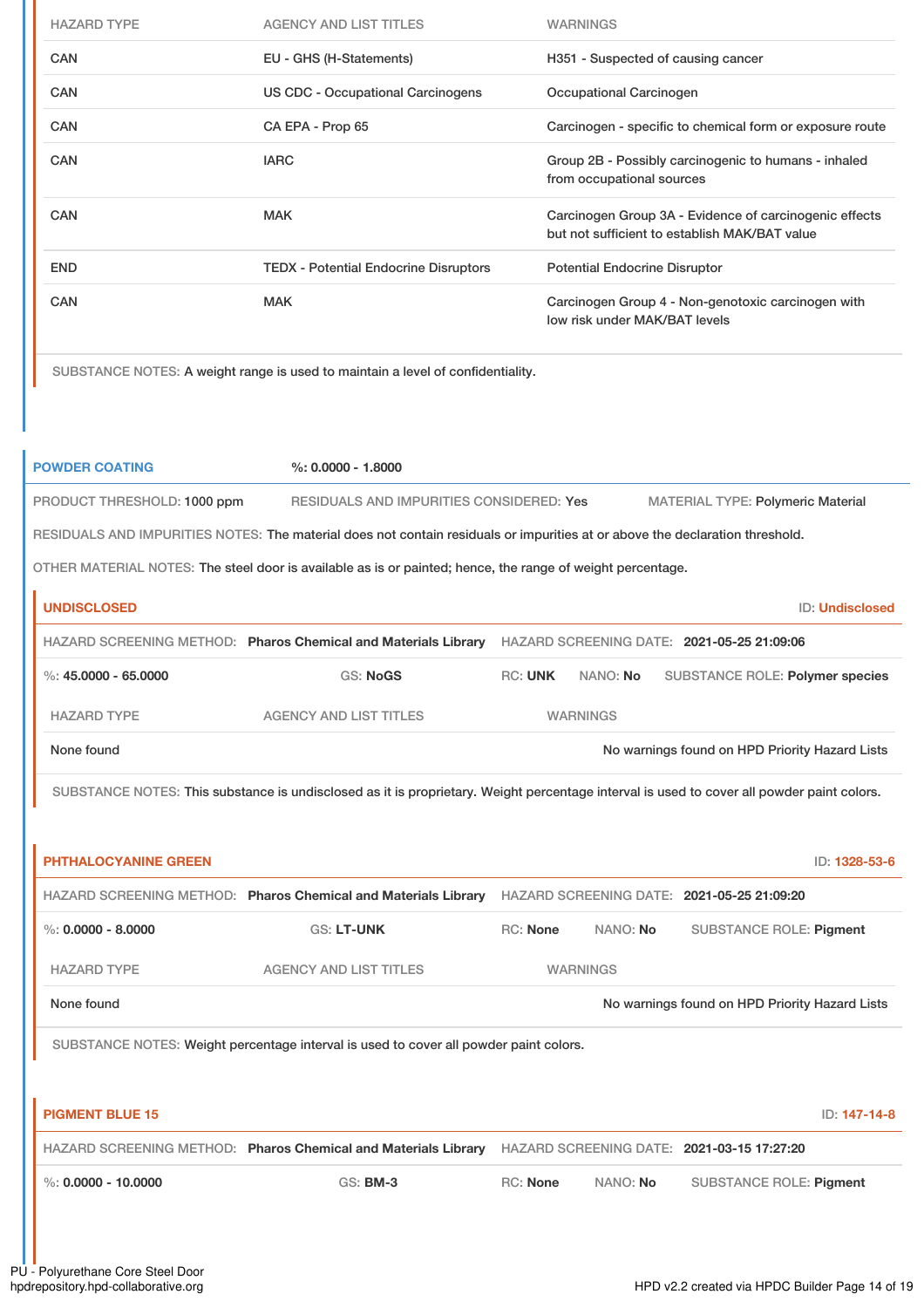SUBSTANCE NOTES: Weight percentage interval is used to cover all powder paint colors.

### **CI 77346** ID: **1345-16-0**

|                       | HAZARD SCREENING METHOD: Pharos Chemical and Materials Library |                                                               |               |                      | HAZARD SCREENING DATE: 2021-05-25 21:09:23          |
|-----------------------|----------------------------------------------------------------|---------------------------------------------------------------|---------------|----------------------|-----------------------------------------------------|
| %: $0.0000 - 10.0000$ | $GS: LT-1$                                                     | $RC:$ None                                                    |               | NANO: <b>No</b>      | <b>SUBSTANCE ROLE: Pigment</b>                      |
| <b>HAZARD TYPE</b>    | <b>AGENCY AND LIST TITLES</b>                                  | <b>WARNINGS</b>                                               |               |                      |                                                     |
| <b>RES</b>            | AOEC - Asthmagens                                              | Asthmagen (G) - generally accepted                            |               |                      |                                                     |
| CAN                   | <b>MAK</b>                                                     | Carcinogen Group 2 - Considered to be carcinogenic for<br>man |               |                      |                                                     |
| <b>RES</b>            | <b>MAK</b>                                                     |                                                               | sensitization |                      | Sensitizing Substance Sah - Danger of airway & skin |
| <b>GEN</b>            | <b>MAK</b>                                                     |                                                               |               | Germ Cell Mutagen 3a |                                                     |

SUBSTANCE NOTES: Weight percentage interval is used to cover all powder paint colors.

| <b>TITANIUM DIOXIDE</b> |                                                                | ID: 13463-67-7                                                                                          |
|-------------------------|----------------------------------------------------------------|---------------------------------------------------------------------------------------------------------|
|                         | HAZARD SCREENING METHOD: Pharos Chemical and Materials Library | HAZARD SCREENING DATE: 2021-05-25 21:09:23                                                              |
| %: $0.0000 - 30.0000$   | $GS: LT-1$                                                     | RC: None<br>NANO: No<br><b>SUBSTANCE ROLE: Pigment</b>                                                  |
| <b>HAZARD TYPE</b>      | <b>AGENCY AND LIST TITLES</b>                                  | <b>WARNINGS</b>                                                                                         |
| CAN                     | EU - GHS (H-Statements)                                        | H351 - Suspected of causing cancer                                                                      |
| <b>CAN</b>              | US CDC - Occupational Carcinogens                              | Occupational Carcinogen                                                                                 |
| CAN                     | CA EPA - Prop 65                                               | Carcinogen - specific to chemical form or exposure route                                                |
| CAN                     | <b>IARC</b>                                                    | Group 2B - Possibly carcinogenic to humans - inhaled<br>from occupational sources                       |
| CAN                     | <b>MAK</b>                                                     | Carcinogen Group 3A - Evidence of carcinogenic effects<br>but not sufficient to establish MAK/BAT value |
| <b>END</b>              | <b>TEDX - Potential Endocrine Disruptors</b>                   | <b>Potential Endocrine Disruptor</b>                                                                    |
| CAN                     | <b>MAK</b>                                                     | Carcinogen Group 4 - Non-genotoxic carcinogen with<br>low risk under MAK/BAT levels                     |

SUBSTANCE NOTES: Weight percentage interval is used to cover all powder paint colors.

# **BISMUTH VANADIUM TETRAOXIDE** ID: **14059-33-7** HAZARD SCREENING METHOD: **Pharos Chemical and Materials Library** HAZARD SCREENING DATE: **2021-03-15 17:27:21** %: **0.0000 - 13.0000** GS: **BM-1** RC: **None** NANO: **No** SUBSTANCE ROLE: **Pigment**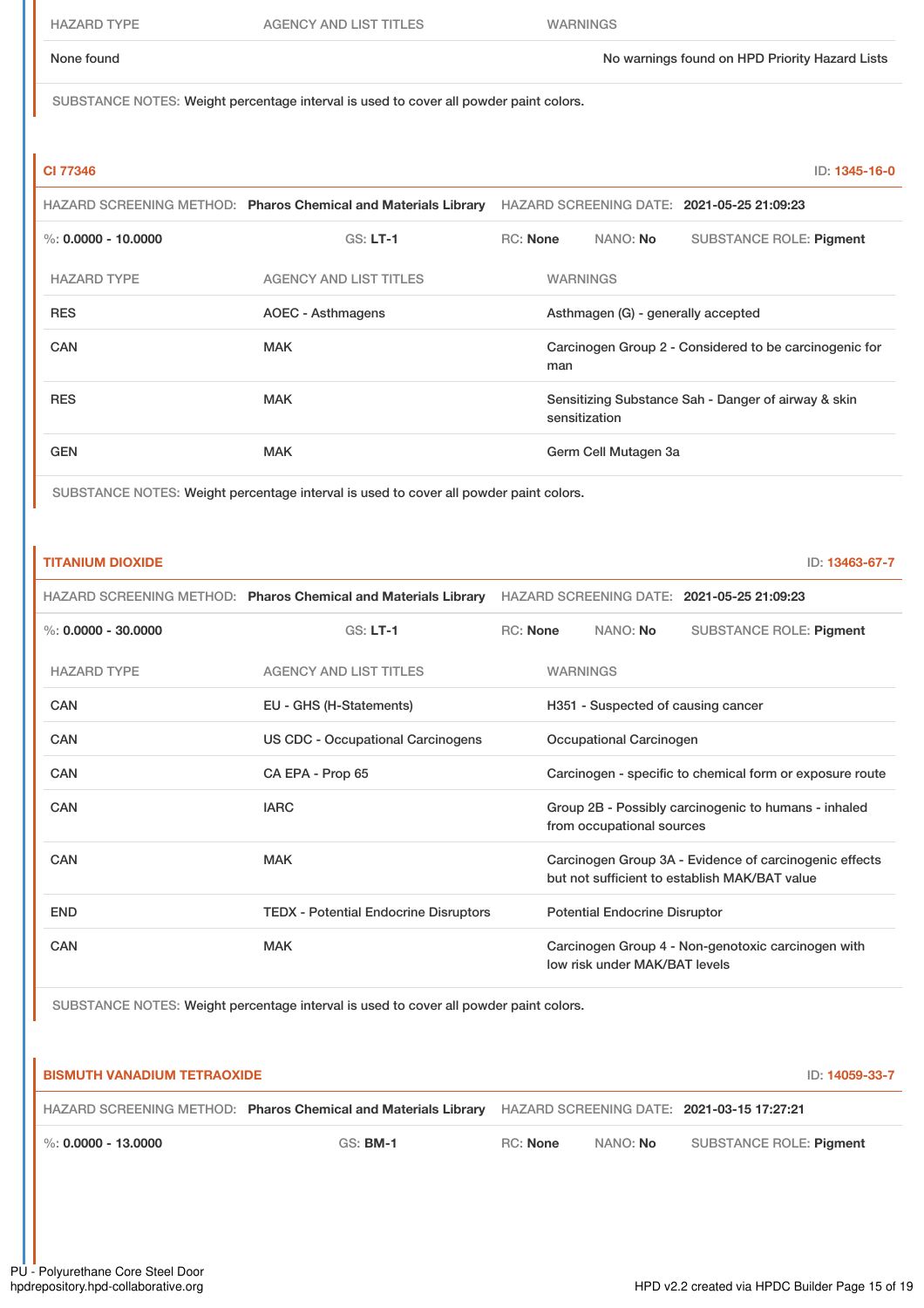|                                  | <b>AGENCY AND LIST TITLES</b>                                                                                                             |                 | <b>WARNINGS</b>                   |                                                    |
|----------------------------------|-------------------------------------------------------------------------------------------------------------------------------------------|-----------------|-----------------------------------|----------------------------------------------------|
| <b>MUL</b>                       | German FEA - Substances Hazardous to<br>Waters                                                                                            |                 | Class 3 - Severe Hazard to Waters |                                                    |
|                                  | SUBSTANCE NOTES: Weight percentage interval is used to cover all powder paint colors.                                                     |                 |                                   |                                                    |
| <b>UNDISCLOSED</b>               |                                                                                                                                           |                 |                                   | ID: Undisclosed                                    |
|                                  | HAZARD SCREENING METHOD: Pharos Chemical and Materials Library HAZARD SCREENING DATE: 2021-05-25 21:09:21                                 |                 |                                   |                                                    |
| $\%$ : 0.0000 - 7.0000           | <b>GS: NoGS</b>                                                                                                                           | <b>RC: UNK</b>  | NANO: No                          | SUBSTANCE ROLE: Polymer species                    |
| <b>HAZARD TYPE</b>               | <b>AGENCY AND LIST TITLES</b>                                                                                                             |                 | <b>WARNINGS</b>                   |                                                    |
| None found                       |                                                                                                                                           |                 |                                   | No warnings found on HPD Priority Hazard Lists     |
|                                  | SUBSTANCE NOTES: This substance is undisclosed as it is proprietary. Weight percentage interval is used to cover all powder paint colors. |                 |                                   |                                                    |
|                                  |                                                                                                                                           |                 |                                   |                                                    |
| <b>UNDISCLOSED</b>               |                                                                                                                                           |                 |                                   | ID: Undisclosed                                    |
|                                  | HAZARD SCREENING METHOD: Pharos Chemical and Materials Library HAZARD SCREENING DATE: 2021-05-25 21:09:21                                 |                 |                                   |                                                    |
| $\%: 0.0000 - 6.0000$            | <b>GS: NoGS</b>                                                                                                                           | <b>RC: UNK</b>  | NANO: No                          | SUBSTANCE ROLE: Polymer species                    |
| <b>HAZARD TYPE</b>               | <b>AGENCY AND LIST TITLES</b>                                                                                                             |                 | <b>WARNINGS</b>                   |                                                    |
|                                  |                                                                                                                                           |                 |                                   |                                                    |
|                                  |                                                                                                                                           |                 |                                   | No warnings found on HPD Priority Hazard Lists     |
|                                  | SUBSTANCE NOTES: This substance is undisclosed as it is proprietary. Weight percentage interval is used to cover all powder paint colors. |                 |                                   |                                                    |
| None found                       |                                                                                                                                           |                 |                                   |                                                    |
| <b>BARIUM SULFATE</b>            |                                                                                                                                           |                 |                                   | ID: 7727-43-7                                      |
|                                  | HAZARD SCREENING METHOD: Pharos Chemical and Materials Library HAZARD SCREENING DATE: 2021-05-25 21:09:16                                 |                 |                                   |                                                    |
| $\%$ : 0.0000 - 25.0000          | <b>GS: BM-2</b>                                                                                                                           | <b>RC: UNK</b>  | NANO: No                          | <b>SUBSTANCE ROLE: Filler</b>                      |
|                                  | <b>AGENCY AND LIST TITLES</b>                                                                                                             |                 | <b>WARNINGS</b>                   |                                                    |
|                                  | <b>MAK</b>                                                                                                                                |                 | low risk under MAK/BAT levels     | Carcinogen Group 4 - Non-genotoxic carcinogen with |
|                                  | SUBSTANCE NOTES: Weight percentage interval is used to cover all powder paint colors.                                                     |                 |                                   |                                                    |
| <b>HAZARD TYPE</b><br><b>CAN</b> |                                                                                                                                           |                 |                                   |                                                    |
| <b>CHROME RUTILE YELLOW</b>      |                                                                                                                                           |                 |                                   | ID: 68186-90-3                                     |
|                                  | HAZARD SCREENING METHOD: Pharos Chemical and Materials Library HAZARD SCREENING DATE: 2021-05-25 21:09:15                                 |                 |                                   |                                                    |
| $\%$ : 0.0000 - 10.0000          | <b>GS: BM-1</b>                                                                                                                           | <b>RC: None</b> | NANO: No                          | <b>SUBSTANCE ROLE: Pigment</b>                     |
| <b>HAZARD TYPE</b>               | <b>AGENCY AND LIST TITLES</b>                                                                                                             |                 | <b>WARNINGS</b>                   |                                                    |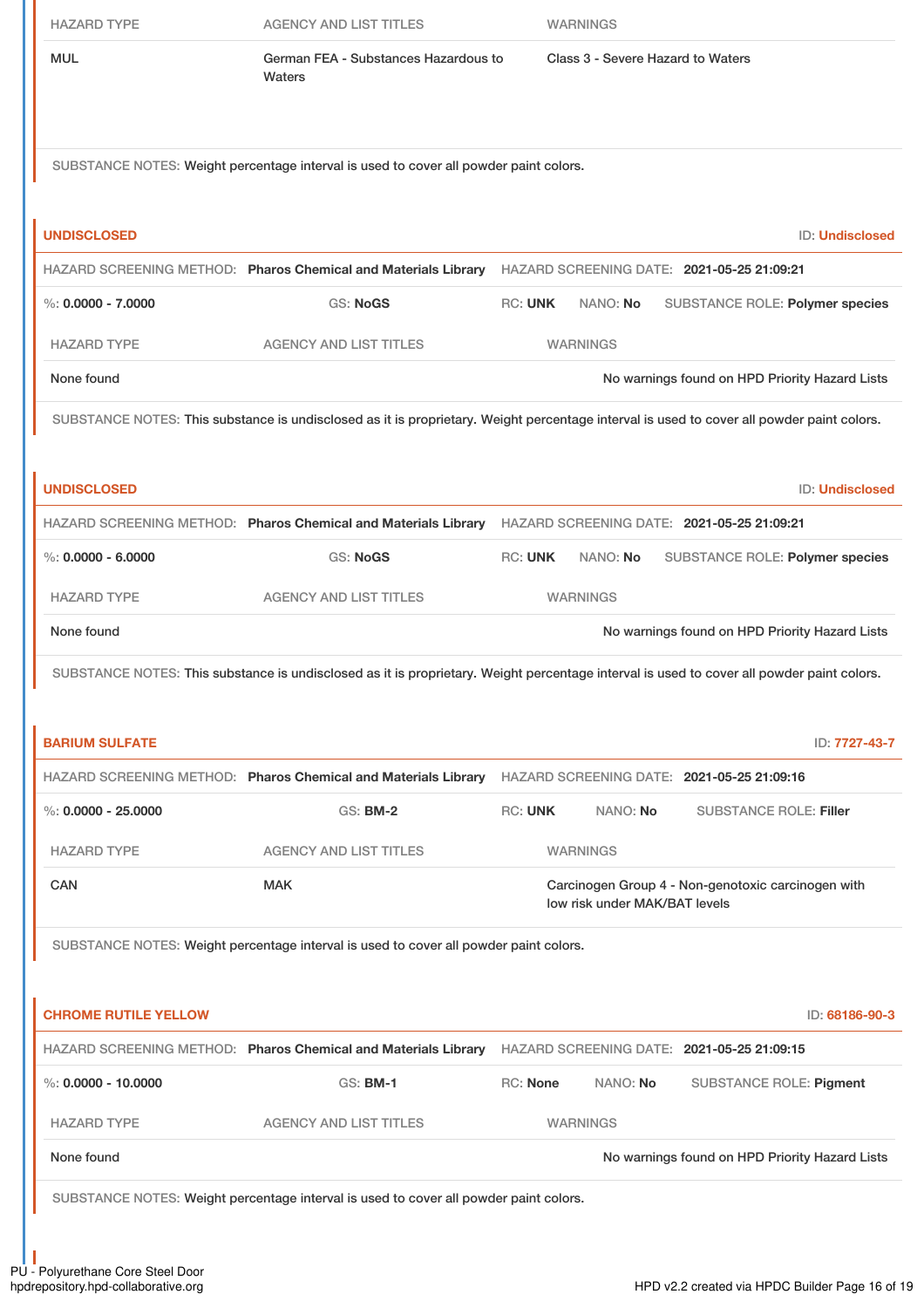| <b>ULTRAMARINE (PIGMENT)</b>                                                          |                                                                |                                            |                 |                                                | ID: 57455-37-5 |
|---------------------------------------------------------------------------------------|----------------------------------------------------------------|--------------------------------------------|-----------------|------------------------------------------------|----------------|
|                                                                                       | HAZARD SCREENING METHOD: Pharos Chemical and Materials Library | HAZARD SCREENING DATE: 2021-05-25 21:09:23 |                 |                                                |                |
| %: $0.0000 - 10.0000$                                                                 | <b>GS: LT-UNK</b>                                              | <b>RC: None</b>                            | NANO: No        | <b>SUBSTANCE ROLE: Pigment</b>                 |                |
| <b>HAZARD TYPE</b>                                                                    | <b>AGENCY AND LIST TITLES</b>                                  | <b>WARNINGS</b>                            |                 |                                                |                |
| None found                                                                            |                                                                |                                            |                 | No warnings found on HPD Priority Hazard Lists |                |
| SUBSTANCE NOTES: Weight percentage interval is used to cover all powder paint colors. |                                                                |                                            |                 |                                                |                |
|                                                                                       |                                                                |                                            |                 |                                                |                |
| <b>FERRIC OXIDE, YELLOW</b>                                                           |                                                                |                                            |                 |                                                | ID: 51274-00-1 |
|                                                                                       | HAZARD SCREENING METHOD: Pharos Chemical and Materials Library |                                            |                 | HAZARD SCREENING DATE: 2021-05-25 21:09:24     |                |
| $\%$ : 0.0000 - 7.0000                                                                | <b>GS: LT-UNK</b>                                              | <b>RC: None</b>                            | NANO: No        | <b>SUBSTANCE ROLE: Pigment</b>                 |                |
| <b>HAZARD TYPE</b>                                                                    | <b>AGENCY AND LIST TITLES</b>                                  |                                            | <b>WARNINGS</b> |                                                |                |
| None found                                                                            |                                                                |                                            |                 | No warnings found on HPD Priority Hazard Lists |                |

SUBSTANCE NOTES: Weight percentage interval is used to cover all powder paint colors.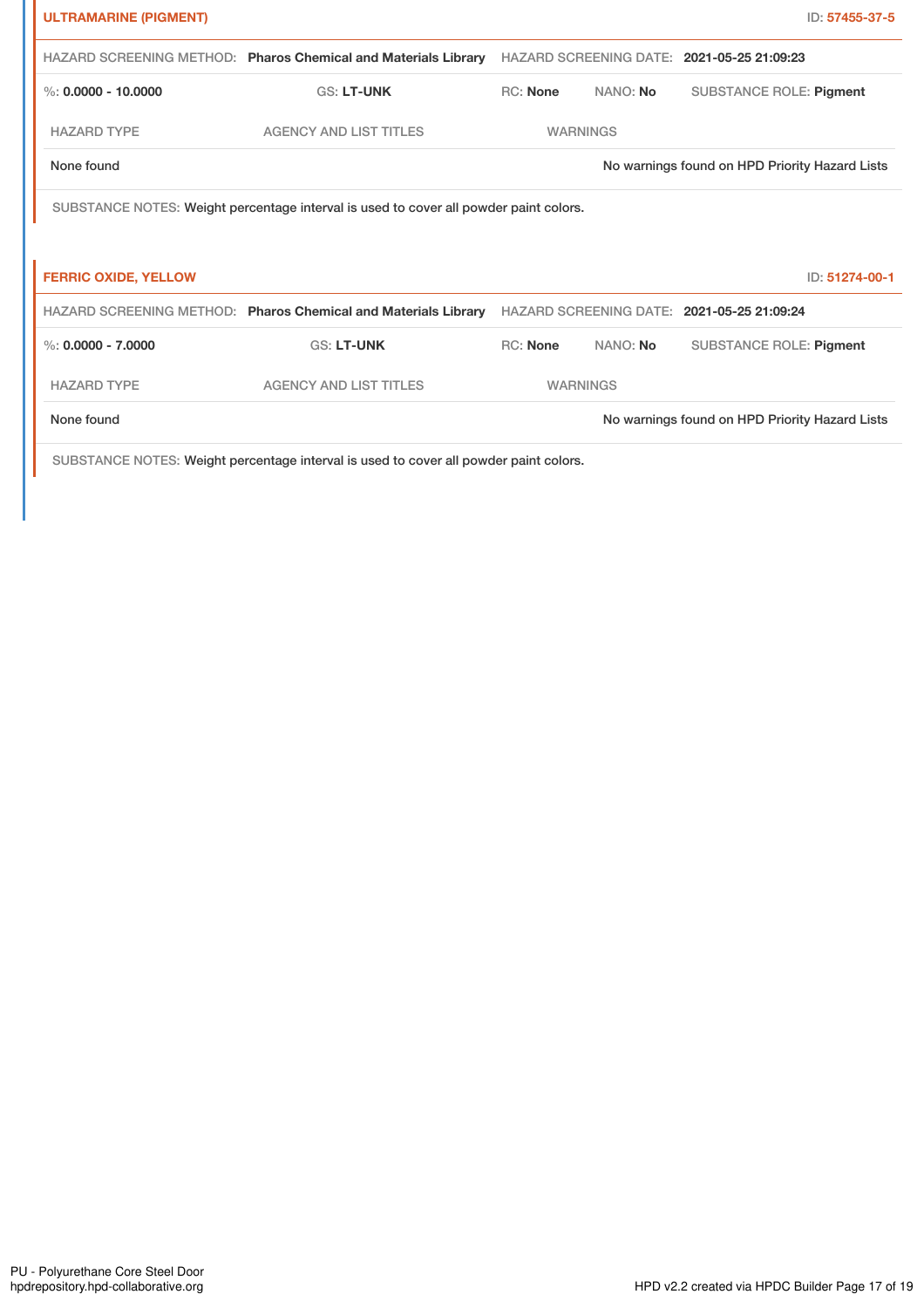This section lists applicable certification and standards compliance information for VOC emissions and VOC content. Other types of health or *environmental performance testing or certifications completed for the product may be provided.*

| <b>VOC EMISSIONS</b>                                                  | CDPH Standard Method V1.2 (Section 01350/CHPS) - Not tested |  |                       |  |
|-----------------------------------------------------------------------|-------------------------------------------------------------|--|-----------------------|--|
| CERTIFYING PARTY: Self-declared<br><b>APPLICABLE FACILITIES: AII.</b> | ISSUE DATE: 2021-03- EXPIRY DATE:<br>03                     |  | CERTIFIER OR LAB: n/a |  |
| <b>CERTIFICATE URL:</b>                                               |                                                             |  |                       |  |

CERTIFICATION AND COMPLIANCE NOTES:

# **Section 4: Accessories**

This section lists related products or materials that the manufacturer requires or recommends for installation (such as adhesives or fasteners), maintenance, cleaning, or operations. For information relating to the contents of these related products, refer to their applicable Health Product *Declarations, if available.*

No accessories are required for this product.

# **Section 5: General Notes**

Steel Alloying elements GreenScreen Score according to Pharos: - Iron (Fe) 7439-89-6: LT-P1 - Carbon (C) 7440-44-0 : LT-UNK - Chromium (Cr) 7440-47-3: LT-P1 - Copper (Cu) 7440-50-8: LT-P1 - Manganese (Mn) 7439-96-5: LT-P1 - Molybdenum (Mo) 7439-98-7: LT-UNK - Nickel (Ni) 7440-02- 0: LT-1 - Phosphorus (P) 7723-14-0: BM-2 - Silicon (Si) 7440-21-3: LT-UNK - Sulfur (S) 7704-34-9: LT-UNK - Titanium (Ti) 7440-32-6: LT-UNK - Vanadium (V) 7440-62-2: LT-1.